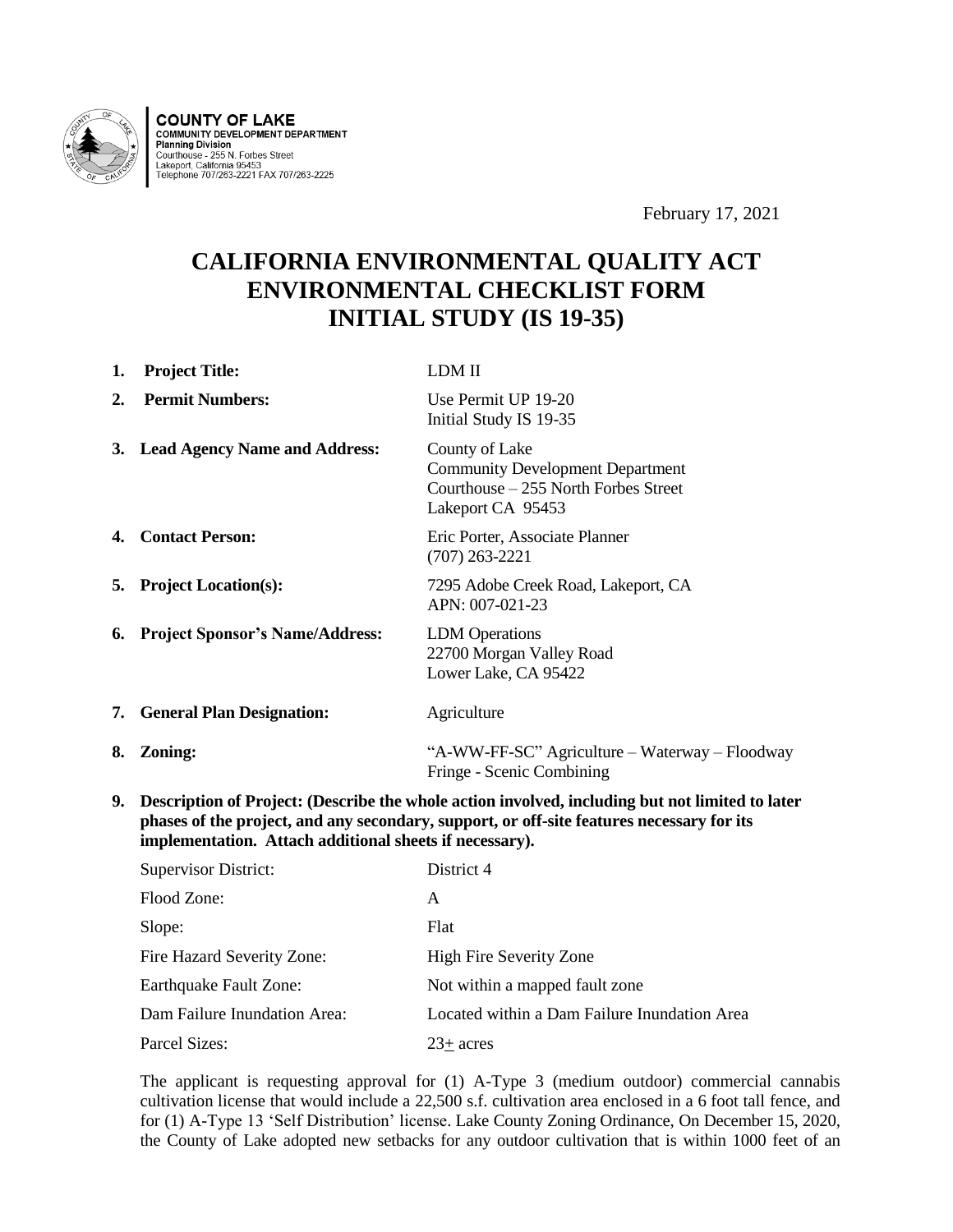established Agricultural use, such is the case with this proposal. This setback however can be waived if the submitted application was determined to be complete on or before September 15, 2020. This application was complete as of July 2020*.*

Article 27, subsection (at) in part regulates cannabis cultivation in Lake County. The 20+ acre property is large enough to support these licenses. The applicant is not within an "exclusion overlay district", and the applicant is pre-enrolled with the Regional Water Board. The applicant must meet all requirements for commercial cannabis cultivation.

The site will be served by an on-site well; the applicant has provided water flow data for this water source.

The Planning and Building Department conducted a site inspection on Tuesday November 26, 2019 to determine the following: (1) whether compliance with Public Resource Codes (PRC) 4290 and 4291 were met; (2) whether the site plan accurately depicted the site layout, and (3) whether any buildings were present that were not accounted for on the site plan submitted.

## *Construction*

- Construction of the site would take place over a two to four week period
- Constructing a fence for the cultivation area
- Importing fabric pots and soil for the cannabis plant growing medium
- Improvements to interior driveway
- Construction-related estimated daily trips would range between four and eight trips per day, primarily to bring construction-related supplies to the site (fencing, restroom items, fabric pots, soil).

## *Post Construction Cultivation Activities*

- Self-distribution; an A-Type 13 self-distribution is requested
- Off-site drying, trimming and packaging
- The applicant and has provided well data showing the adequacy of the water table in this location.
- Fertilizer is packed in five-gallon, resealable containers and stored in a secondary storage container located in a locked storage shed adjacent to the canopy site. Fertilizer is entirely organic
- Only enough product will be kept on site for ongoing cultivation purposes.
- The remaining containers are returned to the supplier.
- There are no other "chemicals" stored on site. There will be no use of chemical pesticides, rodenticides, or herbicides.
- The facility is open for delivery and pick-ups Monday through Saturday, 7:00 AM to 7:00 PM, and Sunday 12:00 PM to 5:00 PM.
- Up to two employees working on the site during peak harvest times, and between one and two employees working on non-peak harvest times.
- Estimated daily vehicle trips would range between two and four following construction.

## **10. Surrounding Land Uses and Setting: Briefly describe the project's surroundings:**

North, South, West and portion of South-East: "A" Agriculture; parcels range between 10 and over 20 acres in size. The adjacent south-east property contains an established agricultural area. All adjacent lots developed with dwellings. The nearest off-site dwelling is located about 380 feet south of the cultivation area.

North-East: "RR" Rural Residential zoning; several lots are 2+ acres in size and developed with dwellings.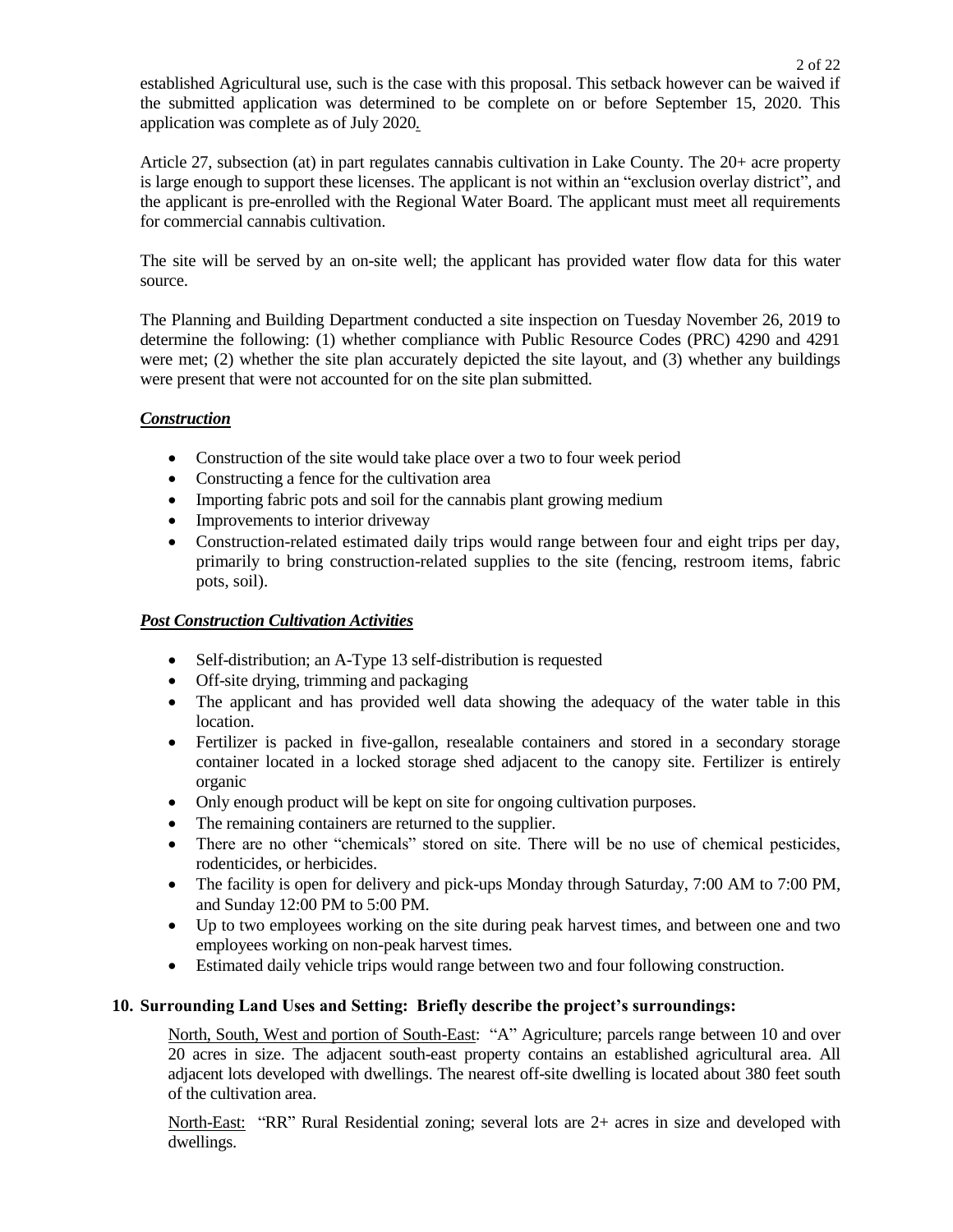

**Zoning Map of Site and Vicinity**



Figure 1. Aquatic Features Present at APN 007-021-23

**Site Plan**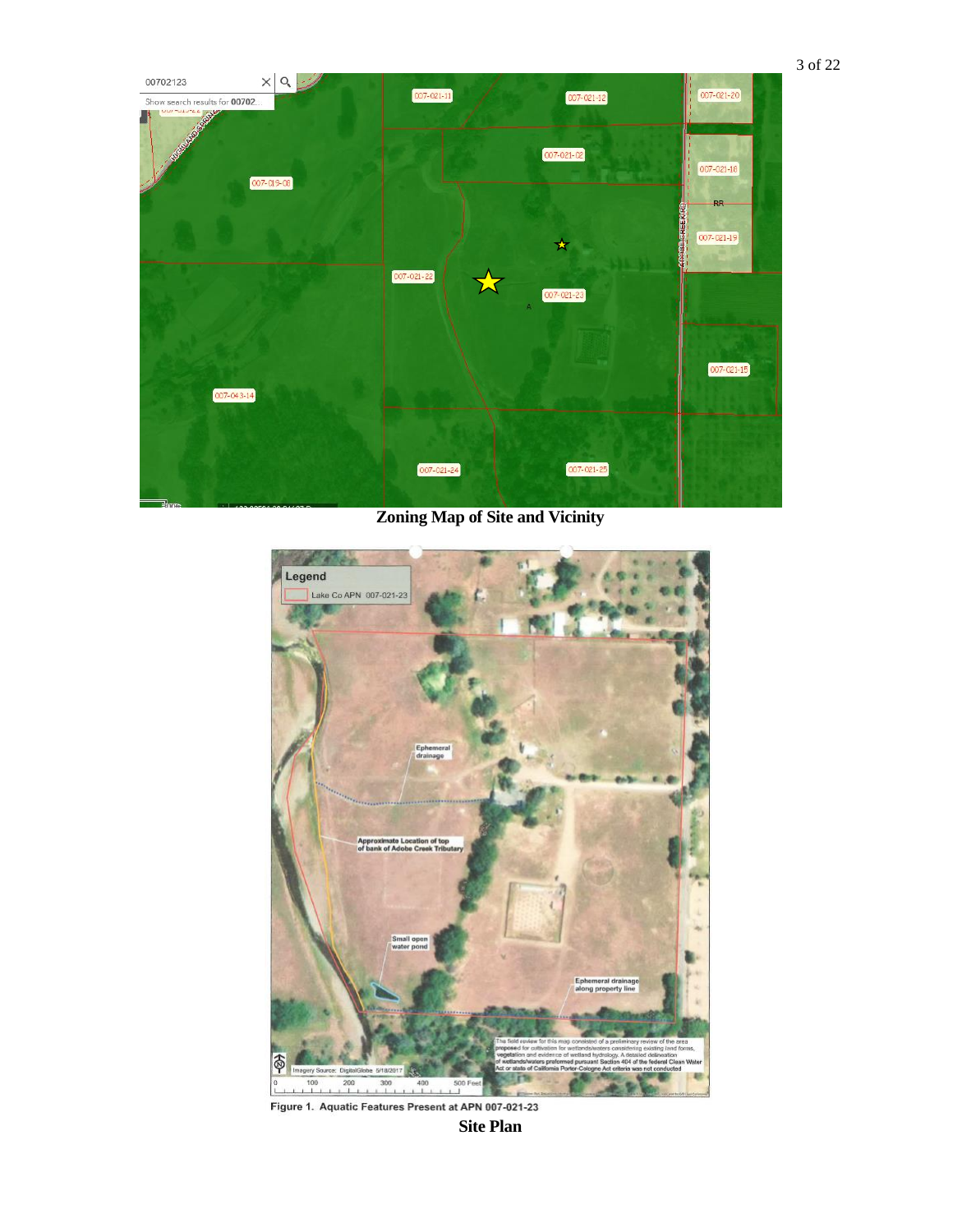### **11. Other public agencies whose approval is required (e.g., Permits, financing approval, or participation agreement.)**

Lake County Community Development Department Lake County Department of Environmental Health Lake County Air Quality Management District Lake County Department of Public Works Lake County Department of Public Services Lake County Agricultural Commissioner Lake County Sheriff Department Lakeport Fire Protection District Central Regional Water Quality Control Board California Water Resources Control Board California Department of Forestry & Fire Protection (Calfire) California Department of Fish & Wildlife (CDFW) California Department of Food and Agriculture (CalCannabis) California Department of Pesticides Regulations California Department of Public Health California Bureau of Cannabis Control California Department of Consumer Affairs California Department of Transportation (CalTrans)

**12. Have California Native American tribes traditionally and culturally affiliated with the project area requested consultation pursuant to Public Resources Code section 21080.3.1? If so, is there a plan for consultation that includes, for example, the determination of significance of impacts to tribal cultural resources, procedures regarding confidentiality, etc.?** Note: Conducting consultation early in the CEQA process allows tribal governments, lead agencies, and project proponents to discuss the level of environmental review, identify and address potential adverse impacts to tribal cultural resources, and reduce the potential for delay and conflict in the environmental review process. (See Public Resources Code section 21080.3.2.) Information may also be available from the California Native American Heritage Commission's Sacred Lands File per Public Resources Code section 5097.96 and the California Historical Resources Information System administered by the California Office of Historic Preservation. Please also note that Public Resources Code section 21082.3 (c) contains provisions specific to confidentiality.

Notification of the project was sent to local tribes on July 5, 2019. None of the notified tribes responded to the AB 52 Tribal Consultation notice that was sent out.

### **ENVIRONMENTAL FACTORS POTENTIALLY AFFECTED:**

The environmental factors checked below would be potentially affected by this project, involving at least one impact that is a "Potentially Significant Impact" as indicated by the checklist on the following pages.

|   | <b>Geology / Soils</b>           |             | Population / Housing          | $\boxtimes$ | of<br><b>Findings</b><br><b>Mandatory</b><br><b>Significance</b> |
|---|----------------------------------|-------------|-------------------------------|-------------|------------------------------------------------------------------|
|   | Energy                           | $\boxtimes$ | <b>Noise</b>                  |             | Wildfire                                                         |
|   | <b>Cultural Resources</b>        |             | <b>Mineral Resources</b>      |             | Utilities / Service Systems                                      |
|   | <b>Biological Resources</b>      |             | Land Use / Planning           |             | <b>Tribal Cultural Resources</b>                                 |
| ⊠ | <b>Air Quality</b>               |             | Hydrology / Water Quality     |             | Transportation                                                   |
|   | Agriculture & Forestry Resources |             | Hazards & Hazardous Materials |             | Recreation                                                       |
|   | Aesthetics                       |             | Greenhouse Gas Emissions      |             | <b>Public Services</b>                                           |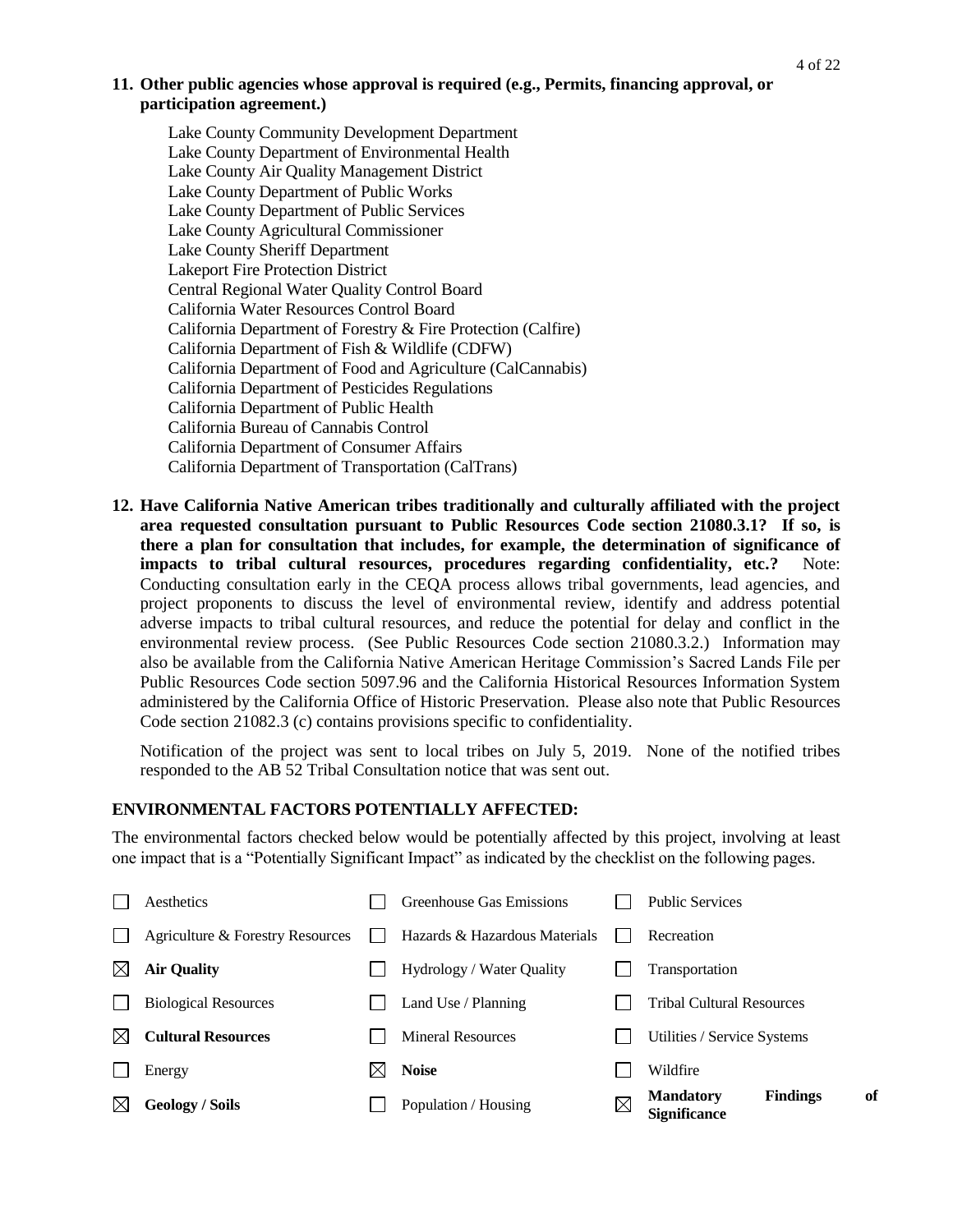#### **DETERMINATION: (To be completed by the lead Agency)**

On the basis of this initial evaluation:

- $\Box$ I find that the proposed project COULD NOT have a significant effect on the environment, and a NEGATIVE DECLARATION will be prepared.
- $\boxtimes$ I find that although the proposed project could have a significant effect on the environment, there will not be a significant effect in this case because revisions in the project have been made by or agreed to by the project proponent. A MITIGATED NEGATIVE DECLARATION will be prepared.
- $\Box$ I find that the proposed project MAY have a significant effect on the environment, and an ENVIRONMENTAL IMPACT REPORT is required.
- $\Box$ I find that the proposed project MAY have a "potentially significant impact" or "potentially significant unless mitigated" impact on the environment, but at least one effect 1) has been adequately analyzed in an earlier document pursuant to applicable legal standards, and 2) has been addressed by mitigation measures based on the earlier analysis as described on attached sheets. An ENVIRONMENTAL IMPACT REPORT is required, but it must analyze only the effects that remain to be addressed.
- $\Box$ I find that although the proposed project could have a significant effect on the environment, because all potentially significant effects (a) have been analyzed adequately in an earlier EIR or NEGATIVE DECLARATION pursuant to applicable standards and (b) have been avoided or mitigated pursuant to that earlier EIR or NEGATIVE DECLARATION, including revisions or mitigation measures that are imposed upon the proposed project, nothing further is required.

Initial Study Prepared By: Eric Porter, Associate Planner

Date:

Scott DeLeon – Director Community Development Department

## **SECTION 1**

SIGNATURE

## **EVALUATION OF ENVIRONMENTAL IMPACTS:**

- 1) A brief explanation is required for all answers except "No Impact" answers that are adequately supported by the information sources a lead agency cites in the parentheses following each question. A "No Impact" answer is adequately supported if the referenced information sources show that the impact simply does not apply to projects like the one involved (e.g., the project falls outside a fault rupture zone). A "No Impact" answer should be explained where it is based on project-specific factors as well as general standards (e.g., the project will not expose sensitive receptors to pollutants, based on a project-specific screening analysis).
- 2) All answers must take account of the whole action involved, including off-site as well as on-site, cumulative as well as project-level, indirect as well as direct, and construction as well as operational impacts.
- 3) Once the lead agency has determined that a particular physical impact may occur, and then the checklist answers must indicate whether the impact is potentially significant, less than significant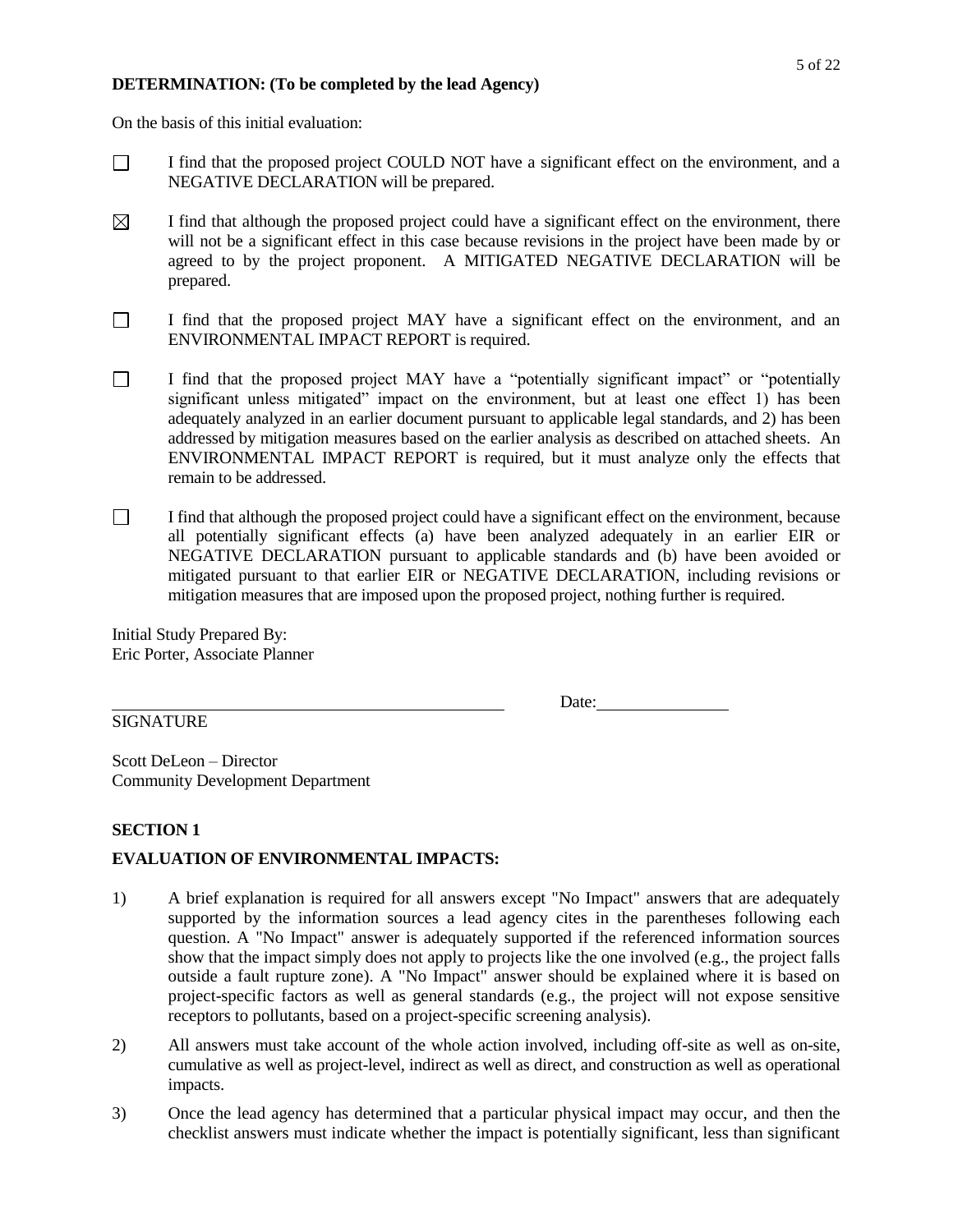with mitigation, or less than significant. "Potentially Significant Impact" is appropriate if there is substantial evidence that an effect may be significant. If there are one or more "Potentially Significant Impact" entries when the determination is made, an EIR is required.

- 4) "Negative Declaration: Less Than Significant With Mitigation Incorporated" applies where the incorporation of mitigation measures has reduced an effect from "Potentially Significant Impact" to a "Less Than Significant Impact." The lead agency must describe the mitigation measures, and briefly explain how they reduce the effect to a less than significant level (mitigation measures from Section XVII, "Earlier Analyses," may be cross-referenced).
- 5) Earlier analyses may be used where, pursuant to the tiering, program EIR, or other CEQA process, an effect has been adequately analyzed in an earlier EIR or negative declaration. Section  $15063(c)(3)(D)$ . In this case, a brief discussion should identify the following:
	- a) Earlier Analysis Used. Identify and state where they are available for review.
	- b) Impacts Adequately Addressed. Identify which effects from the above checklist were within the scope of and adequately analyzed in an earlier document pursuant to applicable legal standards, and state whether such effects were addressed by mitigation measures based on the earlier analysis.
	- c) Mitigation Measures. For effects that are "Less than Significant with Mitigation Measures Incorporated," describe the mitigation measures, which were incorporated or refined from the earlier document and the extent to which they address site-specific conditions for the project.
- 6) Lead agencies are encouraged to incorporate into the checklist references to information sources for potential impacts (e.g., general plans, zoning ordinances). Reference to a previously prepared or outside document should, where appropriate, include a reference to the page or pages where the statement is substantiated.
- 7) Supporting Information Sources: A source list should be attached, and other sources used or individuals contacted should be cited in the discussion.
- 8) This is only a suggested form, and lead agencies are free to use different formats; however, lead agencies should normally address the questions from this checklist that are relevant to a project's environmental effects in whatever format is selected.
- 9) The explanation of each issue should identify:
	- a) the significance criteria or threshold, if any, used to evaluate each question; and
	- b) the mitigation measure identified, if any, to reduce the impact to less than significance

## **KEY: 1 = Potentially Significant Impact**

- **2 = Less Than Significant with Mitigation Incorporation**
- **3 = Less Than Significant Impact**
- **4 = No Impact**

| <b>IMPACT</b><br><b>CATEGORIES*</b>                                                  |  | 2 |   | 4 | All determinations need explanation.<br>Reference to documentation, sources, notes and correspondence.                                                                                                                                                                                                                                                                       | <b>Source</b><br>Number** |  |  |  |  |
|--------------------------------------------------------------------------------------|--|---|---|---|------------------------------------------------------------------------------------------------------------------------------------------------------------------------------------------------------------------------------------------------------------------------------------------------------------------------------------------------------------------------------|---------------------------|--|--|--|--|
| <b>AESTHETICS</b>                                                                    |  |   |   |   |                                                                                                                                                                                                                                                                                                                                                                              |                           |  |  |  |  |
| <b>Except as provided in Public Resources Code Section 21099, would the project:</b> |  |   |   |   |                                                                                                                                                                                                                                                                                                                                                                              |                           |  |  |  |  |
| a) Have a substantial adverse<br>effect on a scenic vista?                           |  |   | X |   | The site is accessed from Adobe Creek Road, a paved County-maintained road.<br>The site is set in a pastoral setting on a flat area on the 23 acre property. There<br>are no impacts to any scenic vistas. The actual cultivation area will be on a<br>portion of the site that will be fully enclosed by a solid wood 6' tall fence.<br><b>Less than Significant Impact</b> | 1, 2, 3, 4, 5, 6,         |  |  |  |  |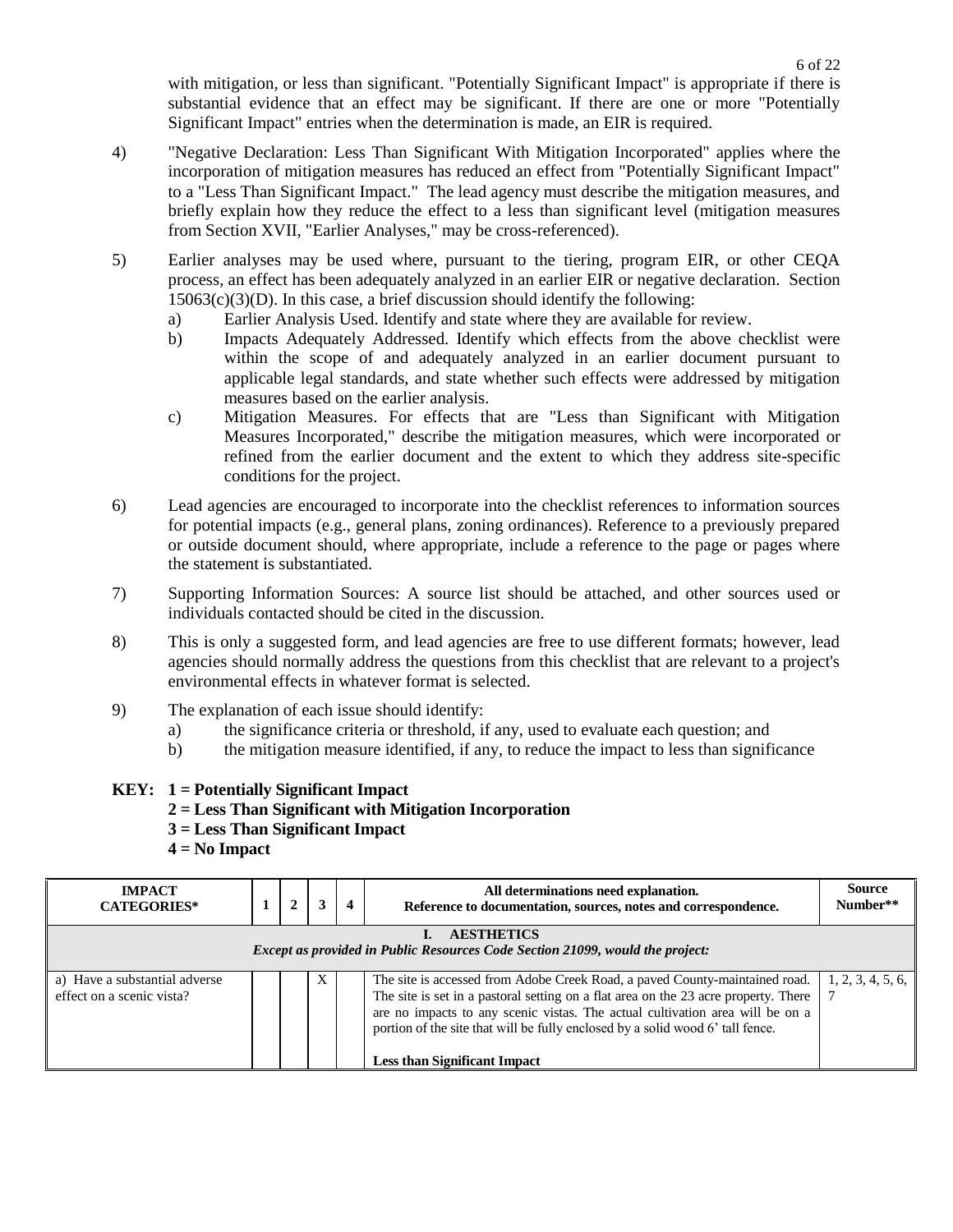| <b>IMPACT</b>                                                                                                                                                                                                                                                                                                                                                                                                |   |             |   |   | All determinations need explanation.                                                                                                                                                                                                                                                                                                                                                                                                                                                                 | <b>Source</b>            |
|--------------------------------------------------------------------------------------------------------------------------------------------------------------------------------------------------------------------------------------------------------------------------------------------------------------------------------------------------------------------------------------------------------------|---|-------------|---|---|------------------------------------------------------------------------------------------------------------------------------------------------------------------------------------------------------------------------------------------------------------------------------------------------------------------------------------------------------------------------------------------------------------------------------------------------------------------------------------------------------|--------------------------|
| <b>CATEGORIES*</b>                                                                                                                                                                                                                                                                                                                                                                                           | 1 | $\mathbf 2$ | 3 | 4 | Reference to documentation, sources, notes and correspondence.                                                                                                                                                                                                                                                                                                                                                                                                                                       | Number**                 |
| b) Substantially damage scenic<br>resources, including, but not<br>limited to, trees, rock<br>outcroppings, and historic<br>buildings within a state scenic<br>highway?                                                                                                                                                                                                                                      |   |             | X |   | The proposed cultivation area is existing due to previously grown medicinal<br>marijuana and would not require the removal of any trees.<br>No rock outcroppings or historic buildings were observed or identified in the<br>Cultural Study undertaken for this site.<br><b>Less Than Significant Impact</b>                                                                                                                                                                                         | 1, 2, 3, 4, 5, 6,<br>7.8 |
| c) In non-urbanized areas,<br>substantially degrade the existing<br>visual character or quality of<br>public views of the site and its<br>surroundings? (Public views are<br>those that are experienced from<br>publicly accessible vantage<br>point). If the project is in an<br>urbanized area, would the project<br>conflict with applicable zoning<br>and other regulations governing<br>scenic quality? |   |             | X |   | The site is located about $2-1/2$ miles from the outskirts of the Lakeport city<br>limits. As previously stated, the cultivation area is within a solid wood 6' tall<br>fence that will conceal the cannabis crops from Adobe Creek Road, which is<br>located about 325 feet from the edge of the cultivation area. The property is<br>served by Adobe Creek Road, which is located adjacent to the site. The project<br>is not located in an urbanized area.<br><b>Less Than Significant Impact</b> | 1, 2, 3, 4, 5,<br>6.7    |
| d) Create a new source of<br>substantial light or glare which<br>would adversely affect day or<br>nighttime views in the area?                                                                                                                                                                                                                                                                               |   | X           |   |   | The project has little potential to create additional light or glare; the only<br>lighting on the site related to the project will be near the security cameras, and<br>will be downcast and limited to the perimeter fencing for security purposes.<br><b>Less Than Significant Impact</b>                                                                                                                                                                                                          | 1, 2, 3, 4, 5, 6,<br>7   |

7 of 22

#### **II. AGRICULTURE AND FORESTRY RESOURCES**

*In determining whether impacts to agricultural resources are significant environmental effects, lead agencies may refer to the California Agricultural Land Evaluation and Site Assessment Model (1997) prepared by the California Dept. of Conservation as an optional model to use in assessing impacts on agriculture and farmland.**In determining whether impacts to forest resources, including timberland, are significant environmental effects, lead agencies may refer to information compiled by the California Department of Forestry and Fire Protection regarding the state's inventory of forest land, including the Forest and Range Assessment Project and the Forest Legacy Assessment Project; and forest carbon measurement methodology provided in Forest protocols adopted by the California Air Resources Board.*

| Would the project:                                                                                                                                                                                                                                                     |  |  |   |  |                                                                                                                                                                                                                                                                                                                                                                                                                                                                                                                                                                                                                                                                                                                                                                                                                                                                              |                             |  |  |  |
|------------------------------------------------------------------------------------------------------------------------------------------------------------------------------------------------------------------------------------------------------------------------|--|--|---|--|------------------------------------------------------------------------------------------------------------------------------------------------------------------------------------------------------------------------------------------------------------------------------------------------------------------------------------------------------------------------------------------------------------------------------------------------------------------------------------------------------------------------------------------------------------------------------------------------------------------------------------------------------------------------------------------------------------------------------------------------------------------------------------------------------------------------------------------------------------------------------|-----------------------------|--|--|--|
| a) Convert Prime Farmland,<br>Unique Farmland, or Farmland<br>of Statewide Importance<br>(Farmland), as shown on the<br>maps prepared pursuant to the<br>Farmland Mapping and<br>Monitoring Program of the<br>California Resources Agency, to<br>non-agricultural use? |  |  | X |  | The site contains farmland that is a mixture of high value and 'other<br>farmland' which is generally regarded as lower value soil. There are pockets<br>of 'farmland of local importance on the site, however the cultivation area is<br>outside of the higher value farmland that is mapped on the site. No<br>conversion of prime farmland would occur as the result of this project.<br><b>Less than Significant Impact</b>                                                                                                                                                                                                                                                                                                                                                                                                                                              | 1, 2, 3, 5, 6, 9,<br>10     |  |  |  |
| b) Conflict with existing zoning<br>for agricultural use, or a<br>Williamson Act contract?                                                                                                                                                                             |  |  | X |  | The property is not under Williamson Act contract. None of the neighboring<br>properties are under Williamson Act contracts. The land to the immediate<br>south-east contains a vineyard. The County has established a 1000 foot buffer<br>between cannabis and traditional agricultural crops, however this setback can<br>be waived is the application was submitted and determined to be complete on or<br>before September 15, 2020, the date of adoption of the setback from an<br>established Agricultural use. This application was complete as of July 2020 and<br>pre-dates this relatively newly adopted setback.<br>Lake County allows cannabis cultivation inside greenhouses if the cultivation<br>area is within 1000 feet of established agricultural uses. The following<br>mitigation measure is therefore required:<br><b>Less than Significant Impact</b> | 1, 2, 3, 5, 6, 9,<br>10, 11 |  |  |  |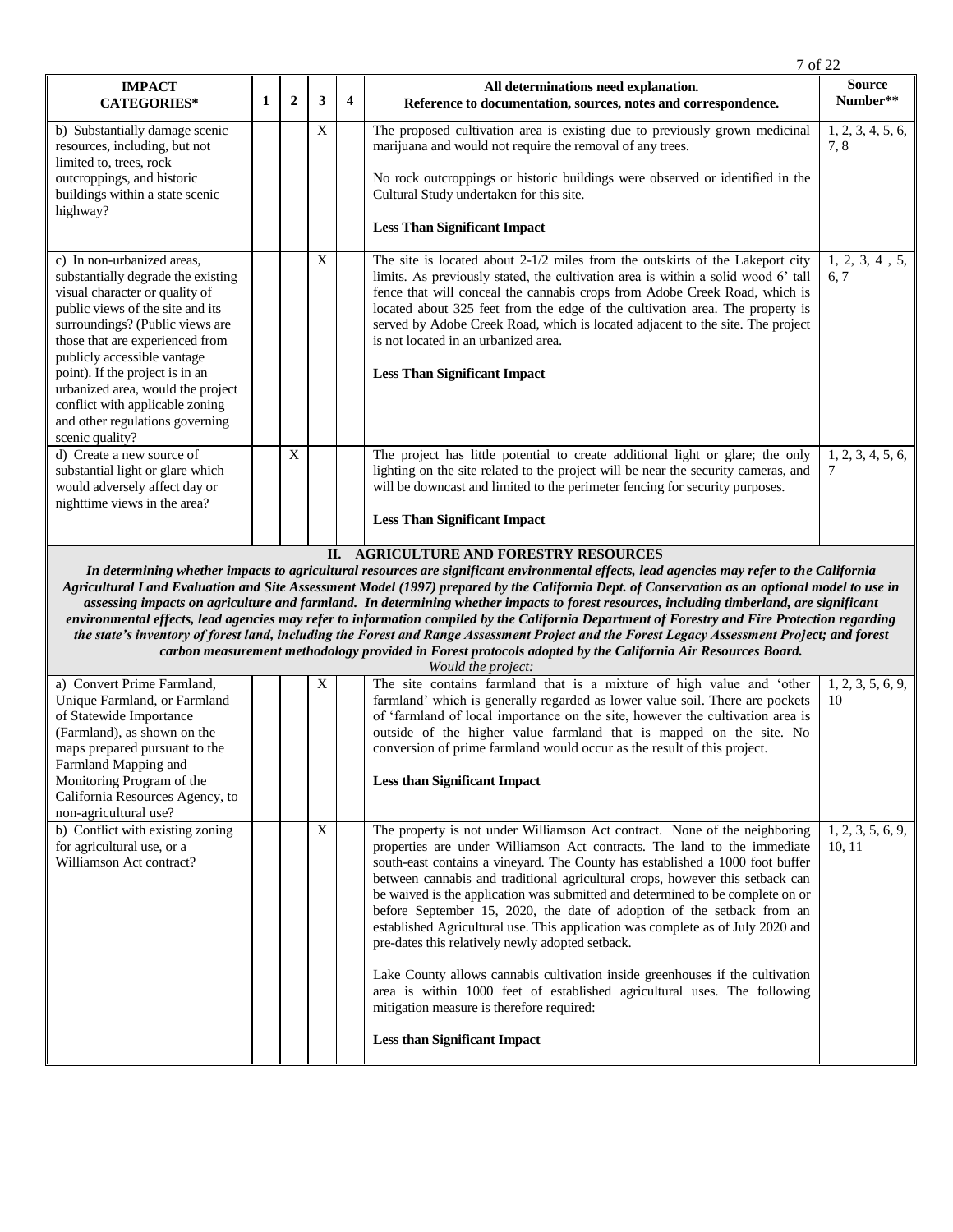|                                                                                                                                                                                                                                                                                                                                  |   |                |   |                         | 8 of 22                                                                                                                                                                                                                                                                                                                                                                                                                                                                                                                                                                                                                                                                                                                                                                                                                                                                                                                                                                                                                                                                                                                                                                                                                                                                                                                                                                                                                                                                                                                                                                                                                                                                                                                                                                                                                                                                                                                                                                                                                                                                                                                                                                                                                                 |                             |
|----------------------------------------------------------------------------------------------------------------------------------------------------------------------------------------------------------------------------------------------------------------------------------------------------------------------------------|---|----------------|---|-------------------------|-----------------------------------------------------------------------------------------------------------------------------------------------------------------------------------------------------------------------------------------------------------------------------------------------------------------------------------------------------------------------------------------------------------------------------------------------------------------------------------------------------------------------------------------------------------------------------------------------------------------------------------------------------------------------------------------------------------------------------------------------------------------------------------------------------------------------------------------------------------------------------------------------------------------------------------------------------------------------------------------------------------------------------------------------------------------------------------------------------------------------------------------------------------------------------------------------------------------------------------------------------------------------------------------------------------------------------------------------------------------------------------------------------------------------------------------------------------------------------------------------------------------------------------------------------------------------------------------------------------------------------------------------------------------------------------------------------------------------------------------------------------------------------------------------------------------------------------------------------------------------------------------------------------------------------------------------------------------------------------------------------------------------------------------------------------------------------------------------------------------------------------------------------------------------------------------------------------------------------------------|-----------------------------|
| <b>IMPACT</b><br><b>CATEGORIES*</b>                                                                                                                                                                                                                                                                                              | 1 | $\overline{2}$ | 3 | $\overline{\mathbf{4}}$ | All determinations need explanation.<br>Reference to documentation, sources, notes and correspondence.                                                                                                                                                                                                                                                                                                                                                                                                                                                                                                                                                                                                                                                                                                                                                                                                                                                                                                                                                                                                                                                                                                                                                                                                                                                                                                                                                                                                                                                                                                                                                                                                                                                                                                                                                                                                                                                                                                                                                                                                                                                                                                                                  | <b>Source</b><br>Number**   |
| c) Conflict with existing zoning<br>for, or cause rezoning of, forest<br>land (as defined in Public<br><b>Resources Code section</b><br>$12220(g)$ , timberland (as defined<br>by Public Resources Code section<br>4526), or timberland zoned<br>Timberland Production (as<br>defined by Government Code<br>section $51104(g)$ ? |   |                |   | X                       | As proposed, the project will not conflict with existing zoning for, and/or cause<br>rezoning of forest lands and/or timberlands or timberlands in production.<br><b>No Impact</b>                                                                                                                                                                                                                                                                                                                                                                                                                                                                                                                                                                                                                                                                                                                                                                                                                                                                                                                                                                                                                                                                                                                                                                                                                                                                                                                                                                                                                                                                                                                                                                                                                                                                                                                                                                                                                                                                                                                                                                                                                                                      | 1, 2, 3, 5, 6               |
| d) Result in the loss of forest<br>land or conversion of forest land<br>to non-forest use?                                                                                                                                                                                                                                       |   |                |   | X                       | The project would not result in the loss or conversion of forest land to a non-<br>forest use.<br><b>No Impact</b>                                                                                                                                                                                                                                                                                                                                                                                                                                                                                                                                                                                                                                                                                                                                                                                                                                                                                                                                                                                                                                                                                                                                                                                                                                                                                                                                                                                                                                                                                                                                                                                                                                                                                                                                                                                                                                                                                                                                                                                                                                                                                                                      | 1, 2, 3, 5, 6, 7            |
| e) Involve other changes in the<br>existing environment which, due<br>to their location or nature, could<br>result in conversion of Farmland,<br>to non-agricultural use or<br>conversion of forest land to non-<br>forest use?                                                                                                  |   |                | X |                         | This project would not induce changes that would result in its conversion to<br>non-agricultural or non-forest use on the subject site.<br><b>Less Than Significant Impact</b>                                                                                                                                                                                                                                                                                                                                                                                                                                                                                                                                                                                                                                                                                                                                                                                                                                                                                                                                                                                                                                                                                                                                                                                                                                                                                                                                                                                                                                                                                                                                                                                                                                                                                                                                                                                                                                                                                                                                                                                                                                                          | 1, 2, 3, 5, 6, 7,<br>11     |
|                                                                                                                                                                                                                                                                                                                                  |   |                |   |                         | III.<br><b>AIR QUALITY</b><br>Where available, the significance criteria established by the applicable air quality management district or air pollution control district may be relied<br>upon to make the following determinations.<br>Would the project:                                                                                                                                                                                                                                                                                                                                                                                                                                                                                                                                                                                                                                                                                                                                                                                                                                                                                                                                                                                                                                                                                                                                                                                                                                                                                                                                                                                                                                                                                                                                                                                                                                                                                                                                                                                                                                                                                                                                                                              |                             |
| a) Conflict with or obstruct<br>implementation of the applicable<br>air quality plan?                                                                                                                                                                                                                                            |   | $\mathbf X$    |   |                         | The project has little potential to result in air quality impacts. The cultivation<br>area proposed is outdoors; is 22,500 sq. ft. in size, and is set back over 300 feet<br>from the nearest property line.<br>The cultivator will use "above-ground fabric pots", and no generators are<br>proposed, which will minimize dust migration. Lake County requires an "Odor<br>Control Plan" which was provided by the applicant; he states that the primary<br>odor mitigation measure used is separation distance. There are dwellings<br>(sensitive receptors) located around this site. Consequently mitigation measures<br>are needed as follows:<br>AQ-1: Prior to obtaining the necessary permits and/or approvals for any<br>phase, applicant shall contact the Lake County Air Quality Management<br>District and obtain an Authority to Construct (A/C) Permit for all<br>operations and for any diesel powered equipment and/or other equipment<br>with potential for air emissions.<br>AQ-2: All mobile diesel equipment used must be in compliance with State<br>registration requirements. Portable and stationary diesel powered<br>equipment must meet the requirements of the State Air Toxic Control<br><b>Measures for CI engines.</b><br>AQ-3: The applicant shall maintain records of all hazardous or toxic<br>materials used, including a Material Safety Data Sheet (MSDS) for all<br>volatile organic compounds utilized, including cleaning materials. Said<br>information shall be made available upon request and/or the ability to<br>provide the Lake County Air Quality Management District such<br>information in order to complete an updated Air Toxic emission Inventory.<br>AO-4: All vegetation during site development shall be chipped and spread<br>for ground cover and/or erosion control. The burning of vegetation,<br>construction debris, including waste material is prohibited.<br>AQ-5: The applicant shall have the primary access and parking areas<br>surfaced with chip seal, asphalt or an equivalent all weather surfacing to<br>reduce fugitive dust generation. The use of white rock as a road base or<br>surface material for travel routes and/or parking areas is prohibited. | 1, 2, 3, 5, 6, 9,<br>12, 13 |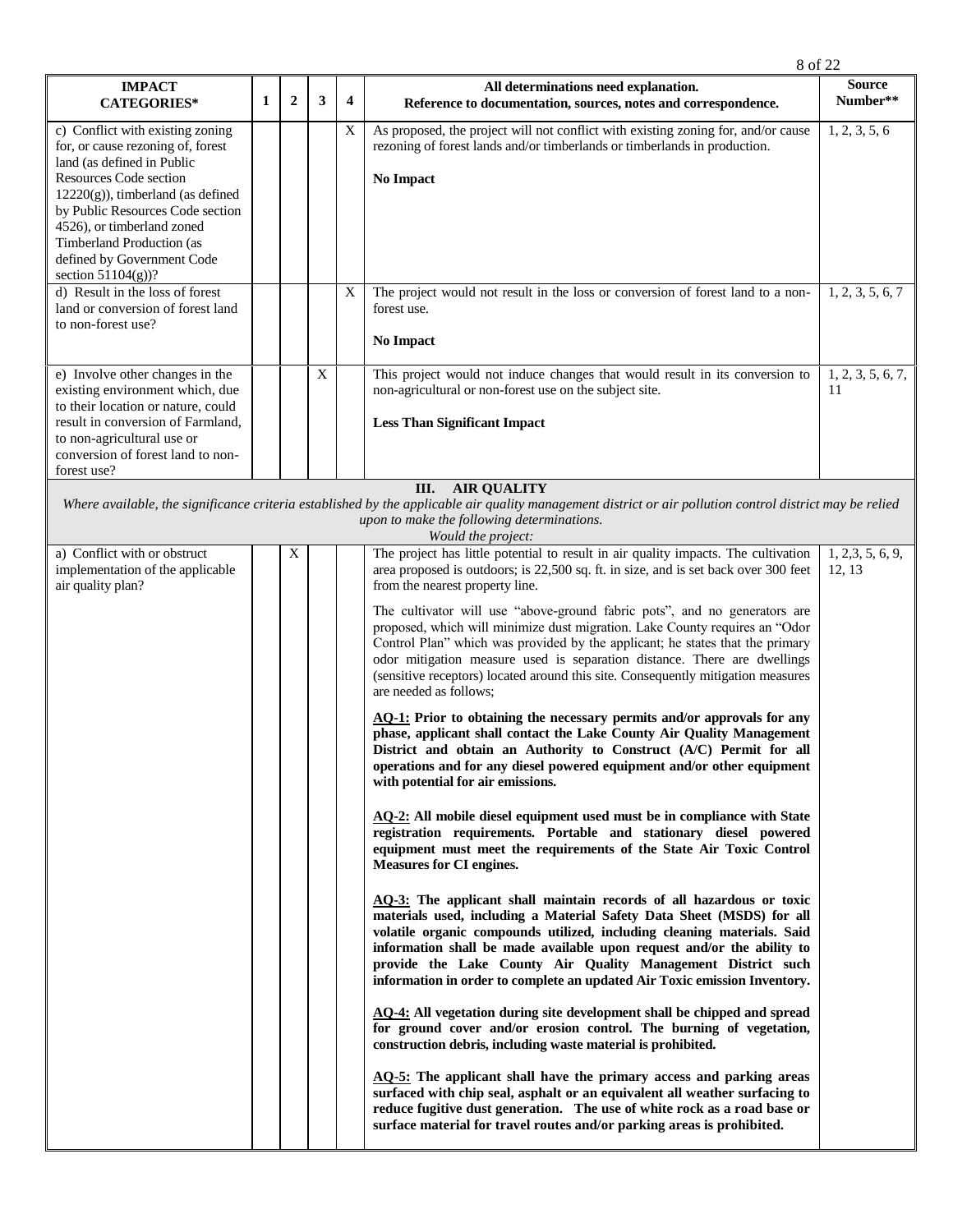| 1 | $\overline{2}$ | 3 | $\overline{\mathbf{4}}$ | All determinations need explanation.                                                                                                                                                                                                                                                                                                                                                                                                                                                                                                                                                                                                               | <b>Source</b>                                                             |
|---|----------------|---|-------------------------|----------------------------------------------------------------------------------------------------------------------------------------------------------------------------------------------------------------------------------------------------------------------------------------------------------------------------------------------------------------------------------------------------------------------------------------------------------------------------------------------------------------------------------------------------------------------------------------------------------------------------------------------------|---------------------------------------------------------------------------|
|   |                |   |                         | Reference to documentation, sources, notes and correspondence.                                                                                                                                                                                                                                                                                                                                                                                                                                                                                                                                                                                     | Number**                                                                  |
|   |                |   |                         | AQ-6: All areas subject infrequent use of driveways, over flow parking,<br>etc., shall be surfaced with gravel. Applicant shall regularly use and/or<br>maintain graveled area to reduce fugitive dust generations.                                                                                                                                                                                                                                                                                                                                                                                                                                |                                                                           |
|   |                |   |                         | $\overline{AQ}$ . Prior to this permit having any force or effect, the applicant shall<br>plant fragrant plants around the perimeter of the cultivation area spaced<br>no further than 3 feet apart. These fragrant plants shall be irrigated and<br>maintained in a health state over the life of the use permit.                                                                                                                                                                                                                                                                                                                                 |                                                                           |
|   |                |   |                         | $\overline{AQ-8}$ : The applicant shall apply water to the ground during any and all<br>site preparation work that is required for the greenhouses and drying<br>building, as well as during any interior driveway improvements to<br>mitigate dust migration.                                                                                                                                                                                                                                                                                                                                                                                     |                                                                           |
|   |                |   |                         | Less than Significant Impact with mitigation measures added.                                                                                                                                                                                                                                                                                                                                                                                                                                                                                                                                                                                       |                                                                           |
|   |                | X |                         | The County of Lake is in attainment of state and federal ambient air quality<br>standards. The cannabis cultivation must occur within greenhouses, and air<br>filtration systems are required that will reduce or eliminate potential<br>contaminates from the atmosphere that are generated from inside the<br>greenhouses.                                                                                                                                                                                                                                                                                                                       | 1, 2, 3, 4, 12                                                            |
|   |                |   |                         | <b>Less Than Significant Impact</b>                                                                                                                                                                                                                                                                                                                                                                                                                                                                                                                                                                                                                |                                                                           |
|   | X              |   |                         | The nearest sensitive receptor is a residence located approximately 380 feet to<br>the south of the proposed cultivation area, and another house located about 450<br>feet to the east of the cultivation area. Levels of pollutants associated with<br>cannabis are are typically based on odors and dust migration during site<br>preparation, and from odors generated by the plants during maturity. Mitigation<br>measures are proposed that will mask odors and suppress dust migration during<br>and after site preparation. Burning cannabis plant waste is prohibited on site.                                                            | 1, 2, 3, 4, 7, 12                                                         |
|   |                |   |                         | Less Than Significant Impact with mitigation measures added                                                                                                                                                                                                                                                                                                                                                                                                                                                                                                                                                                                        |                                                                           |
|   |                | X |                         | This area is moderately populated. The number of potentially impacted persons<br>in this general area is small, and the cultivation must occur inside of<br>greenhouses given the proximity of nearby traditional ag uses. Given the<br>separation of this cultivation site from its nearest neighbor (380 feet away), and<br>given mitigation measure #7, it is unlikely that odors and dust will impact the<br>neighbors after site construction concludes, and water will be applied to the<br>disturbed portion of the site during site construction. The cannabis plants will<br>be in fabric pots, further minimizing the migration of dust. | 1, 2, 3, 4, 7,<br>12                                                      |
|   |                |   |                         |                                                                                                                                                                                                                                                                                                                                                                                                                                                                                                                                                                                                                                                    |                                                                           |
|   |                |   |                         | Would the project:                                                                                                                                                                                                                                                                                                                                                                                                                                                                                                                                                                                                                                 |                                                                           |
|   |                | X |                         | A Biological Study was done by Huffman-Broadway LLC dated April 30,<br>2019. No sensitive species were observed, and the conclusion reached by<br>the Study indicated that no mitigation measures were necessary given the<br>minimal impact to the site and the lack of observed and mapped sensitive<br>species.<br><b>Less than Significant Impact</b>                                                                                                                                                                                                                                                                                          | 1, 2, 3, 4, 5, 6,<br>14, 15, 39                                           |
|   |                |   |                         |                                                                                                                                                                                                                                                                                                                                                                                                                                                                                                                                                                                                                                                    | <b>Less Than Significant Impact</b><br><b>BIOLOGICAL RESOURCES</b><br>IV. |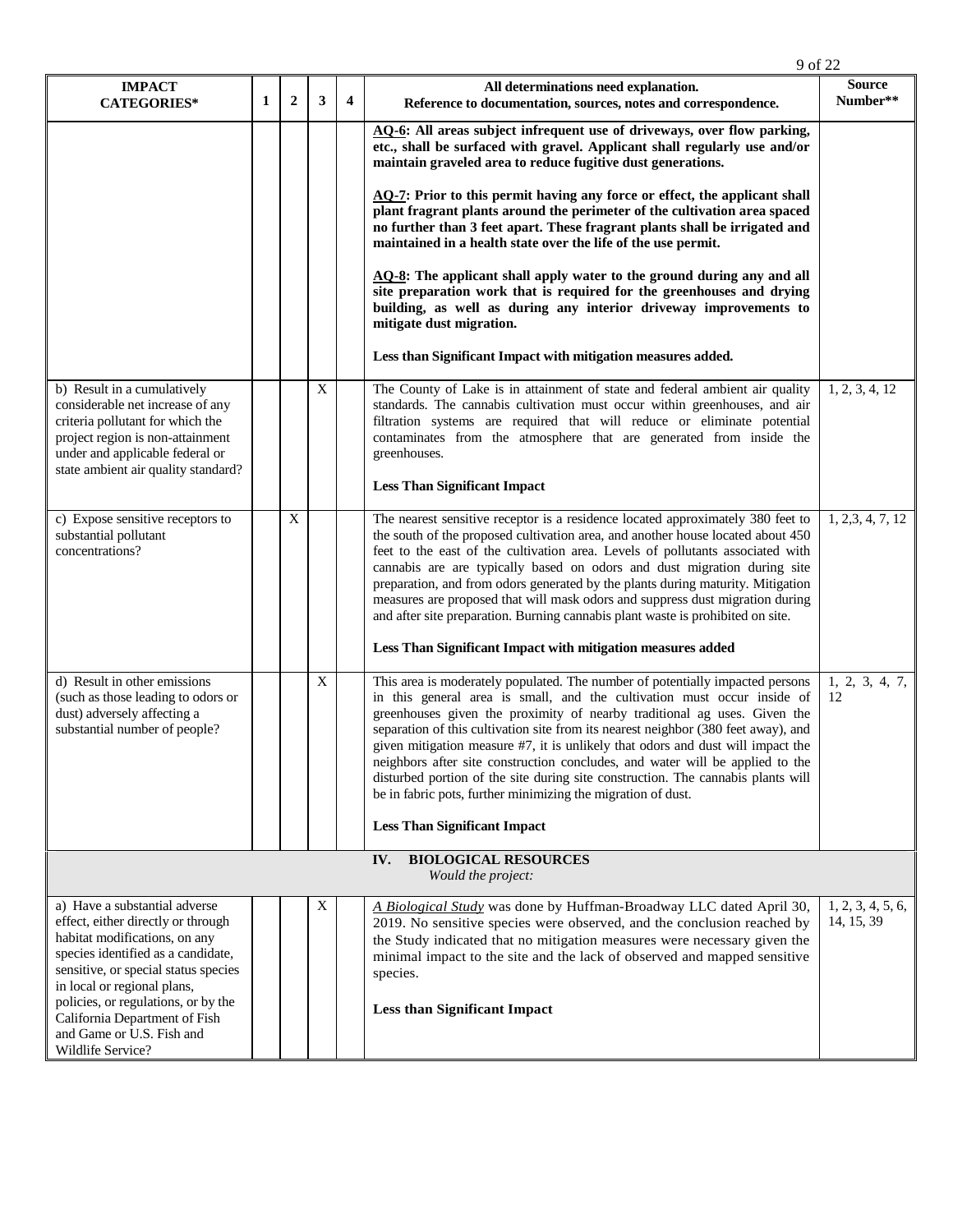|                                                                                                                                                                                                                                                                             |   |                |   |                | 10 of 22                                                                                                                                                                                                                                                                                                                                                                                                                                                                                                                                                                                                                                                                                                                                                                                                                                                                                                                                                                                                                                                                                                                                                                                                                                                                                                                                                                                                                                                                                                               |                                 |
|-----------------------------------------------------------------------------------------------------------------------------------------------------------------------------------------------------------------------------------------------------------------------------|---|----------------|---|----------------|------------------------------------------------------------------------------------------------------------------------------------------------------------------------------------------------------------------------------------------------------------------------------------------------------------------------------------------------------------------------------------------------------------------------------------------------------------------------------------------------------------------------------------------------------------------------------------------------------------------------------------------------------------------------------------------------------------------------------------------------------------------------------------------------------------------------------------------------------------------------------------------------------------------------------------------------------------------------------------------------------------------------------------------------------------------------------------------------------------------------------------------------------------------------------------------------------------------------------------------------------------------------------------------------------------------------------------------------------------------------------------------------------------------------------------------------------------------------------------------------------------------------|---------------------------------|
| <b>IMPACT</b><br><b>CATEGORIES*</b>                                                                                                                                                                                                                                         | 1 | $\overline{2}$ | 3 | $\overline{4}$ | All determinations need explanation.<br>Reference to documentation, sources, notes and correspondence.                                                                                                                                                                                                                                                                                                                                                                                                                                                                                                                                                                                                                                                                                                                                                                                                                                                                                                                                                                                                                                                                                                                                                                                                                                                                                                                                                                                                                 | <b>Source</b><br>Number**       |
| b) Have a substantial adverse<br>effect on any riparian habitat or<br>other sensitive natural community<br>identified in local or regional<br>plans, policies, and regulations or<br>by the California Department of<br>Fish and Game or U.S. Fish and<br>Wildlife Service? |   |                | X |                | There are no mapped sensitive habitats that are on the subject site. There is a<br>Class III stream on the site (Adobe Creek), but the top of the bank is located<br>more than 500 feet from the edge of the cultivation area.<br><b>Less than Significant Impact</b>                                                                                                                                                                                                                                                                                                                                                                                                                                                                                                                                                                                                                                                                                                                                                                                                                                                                                                                                                                                                                                                                                                                                                                                                                                                  | 1, 2, 3, 5, 6, 7,<br>14, 15, 39 |
| c) Have a substantial adverse<br>effect on state or federally<br>protected wetlands (including, not<br>limited to, marsh, vernal pool,<br>coastal, etc.) through direct<br>removal, filling, hydrological<br>interruption, or other means?                                  |   |                |   | $\mathbf X$    | There are no federally protected wetlands on the subject site.<br>No Impact                                                                                                                                                                                                                                                                                                                                                                                                                                                                                                                                                                                                                                                                                                                                                                                                                                                                                                                                                                                                                                                                                                                                                                                                                                                                                                                                                                                                                                            | 1, 2, 3, 5, 6, 7,<br>14, 15, 39 |
| d) Interfere substantially with the<br>movement of any native resident<br>or migratory fish or wildlife<br>species or with established native<br>resident or migratory wildlife<br>corridors, or impede the use of<br>native wildlife nursery sites?                        |   |                | X |                | No fish species or migratory corridors will be impacted either directly or<br>indirectly by this action.<br><b>Less than Significant Impact</b>                                                                                                                                                                                                                                                                                                                                                                                                                                                                                                                                                                                                                                                                                                                                                                                                                                                                                                                                                                                                                                                                                                                                                                                                                                                                                                                                                                        | 1, 2, 3, 5, 6,<br>14, 15, 39    |
| e) Conflict with any local<br>policies or ordinances protecting<br>biological resources, such as a<br>tree preservation policy or<br>ordinance?                                                                                                                             |   |                | X |                | There are no mapped conservation easements or oak woodlands on this site<br>that might otherwise require extra protection or tree replacement. The<br>applicant has indicated that no trees will be removed, and the cultivation<br>areas are essentially ready for planting.<br><b>Less than Significant Impact</b>                                                                                                                                                                                                                                                                                                                                                                                                                                                                                                                                                                                                                                                                                                                                                                                                                                                                                                                                                                                                                                                                                                                                                                                                   | 1, 2, 3, 5, 6,<br>39            |
| f) Conflict with the provisions of<br>an adopted Habitat Conservation<br>Plan, Natural Community<br>Conservation Plan, or other<br>approved local, regional, or state<br>habitat conservation plan?                                                                         |   |                |   | $\mathbf X$    | There are no Habitat Conservation Plans associated with this property. No trees<br>would need to be removed by this project, which was previously used as a<br>medicinal marijuana cultivation area in 2017.<br>No Impact                                                                                                                                                                                                                                                                                                                                                                                                                                                                                                                                                                                                                                                                                                                                                                                                                                                                                                                                                                                                                                                                                                                                                                                                                                                                                              | 1, 2, 3, 5, 6,<br>39            |
|                                                                                                                                                                                                                                                                             |   |                |   |                | V.<br><b>CULTURAL RESOURCES</b><br>Would the project:                                                                                                                                                                                                                                                                                                                                                                                                                                                                                                                                                                                                                                                                                                                                                                                                                                                                                                                                                                                                                                                                                                                                                                                                                                                                                                                                                                                                                                                                  |                                 |
| a) Cause a substantial adverse<br>change in the significance of a<br>historical resource pursuant to<br>§15064.5?                                                                                                                                                           |   | X              |   |                | A Cultural Study was prepared for this project by Wolf Creek Archaeology<br>dated April 24, 2019.<br>The Cultural Study submitted concluded that no cultural resources sites<br>were discovered as a result of the survey. Should archaeological materials<br>be discovered during future development, the surveying Archaeologist<br>added that he recommends that in the event any potentially significant<br>artifacts or remains are discovered, that all activity be temporarily halted in<br>the vicinity of the find(s), and that a qualified archaeologist be retained to<br>evaluate the find(s) and to recommend mitigation procedures, if necessary<br>According to the Study, it is unlikely that human remains will be discovered<br>during project construction. If, however, human remains of any type are<br>encountered, the project sponsor must contact the Sheriff's Department, a<br>qualified archaeologist, and the culturally-affiliated Tribe to assess the<br>situation.<br>Mitigation Measures CUL-1 and CUL-2 are added as follows:<br>CUL-1: Should any archaeological, paleontological, or cultural materials<br>be discovered during site development, all activity shall be halted in the<br>vicinity of the find(s), the applicant shall notify the local overseeing<br>Tribe, and a qualified archaeologist to evaluate the find(s) and<br>recommend mitigation procedures, if necessary, subject to the approval<br>of the Community Development Director. Should any human remains | 1, 2, 3, 5, 6,<br>40            |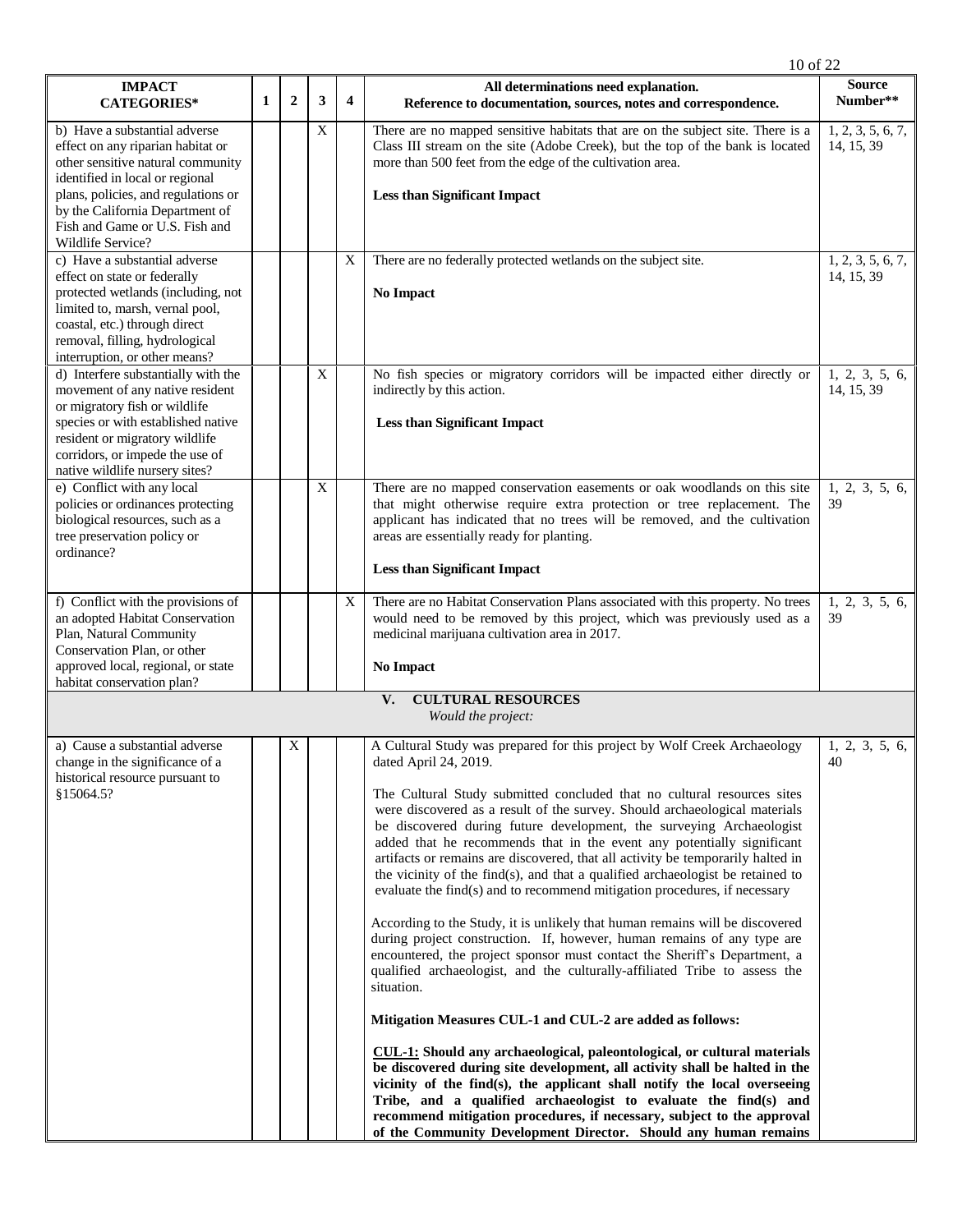|                                                                                                                                                                                                  |              |                |             |                         | 11 of 22                                                                                                                                                                                                                                                                                                                                                                                             |                           |
|--------------------------------------------------------------------------------------------------------------------------------------------------------------------------------------------------|--------------|----------------|-------------|-------------------------|------------------------------------------------------------------------------------------------------------------------------------------------------------------------------------------------------------------------------------------------------------------------------------------------------------------------------------------------------------------------------------------------------|---------------------------|
| <b>IMPACT</b><br><b>CATEGORIES*</b>                                                                                                                                                              | $\mathbf{1}$ | $\overline{2}$ | 3           | $\overline{\mathbf{4}}$ | All determinations need explanation.<br>Reference to documentation, sources, notes and correspondence.                                                                                                                                                                                                                                                                                               | <b>Source</b><br>Number** |
|                                                                                                                                                                                                  |              |                |             |                         | be encountered, the applicant shall notify the Sheriff's Department, the<br>local overseeing Tribe, and a qualified archaeologist for proper<br>internment and Tribal rituals per Public Resources Code Section<br>5097.98 and Health and Safety Code 7050.5.                                                                                                                                        |                           |
|                                                                                                                                                                                                  |              |                |             |                         | All employees shall be trained in recognizing potentially<br>$\text{CUL-2:}$<br>significant artifacts that may be discovered during ground disturbance.<br>If any artifacts or remains are found, the local overseeing Tribe shall<br>immediately be notified; a licensed archaeologist shall be notified, and<br>the Lake County Community Development Director shall be notified of<br>such finds. |                           |
|                                                                                                                                                                                                  |              |                |             |                         | Less than Significant with these mitigation measures added                                                                                                                                                                                                                                                                                                                                           |                           |
| b) Cause a substantial adverse<br>change in the significance of an                                                                                                                               |              |                | $\mathbf X$ |                         | No changes are expected to archaeological resources.                                                                                                                                                                                                                                                                                                                                                 | 1, 2, 3, 5, 6,<br>40      |
| archeological resource pursuant to<br>\$15064.5?                                                                                                                                                 |              |                |             |                         | <b>Less Than Significant Impact</b>                                                                                                                                                                                                                                                                                                                                                                  |                           |
| c) Disturb any human remains,<br>including those interred outside of<br>formal cemeteries?                                                                                                       |              | X              |             |                         | Some ground-disturbing activities are proposed affecting 22,500 square feet<br>of cultivation area. Disturbance of human remains is not anticipated. The<br>applicant shall halt all work and immediately contact the Lake County<br>Sheriff's Department, the local overseeing Tribe, and the Community<br>Development Department if any human remains are encountered.                             | 1, 2, 3, 5, 6,<br>40      |
|                                                                                                                                                                                                  |              |                |             |                         | Less Than Significant with mitigation measures CUL-1 and CUL-2<br>added.                                                                                                                                                                                                                                                                                                                             |                           |
|                                                                                                                                                                                                  |              |                |             |                         | VI. ENERGY<br>Would the project:                                                                                                                                                                                                                                                                                                                                                                     |                           |
| a) Result in potentially<br>significant environmental impact<br>due to wasteful, inefficient, or<br>unnecessary consumption of<br>energy resources, during project<br>construction or operation? |              |                | X           |                         | The proposed energy usage for this facility is minimal; energy use would be<br>limited to the security system, the well pump, and minimal outdoor security<br>lighting. The applicant is proposing the use of on-grid power, however no<br>adverse impact is anticipated through the use of grid power in this<br>circumstance.                                                                      | 1, 2, 3, 5, 6             |
|                                                                                                                                                                                                  |              |                |             |                         | <b>Less than Significant Impact</b>                                                                                                                                                                                                                                                                                                                                                                  |                           |
| b) Conflict with or obstruct a<br>state or local plan for renewable<br>energy or energy efficiency?                                                                                              |              |                |             | X                       | The proposed cultivation operations would not conflict with or obstruct an<br>energy plan.<br><b>No Impact</b>                                                                                                                                                                                                                                                                                       | 1, 2, 3, 5, 6             |
|                                                                                                                                                                                                  |              |                |             |                         |                                                                                                                                                                                                                                                                                                                                                                                                      |                           |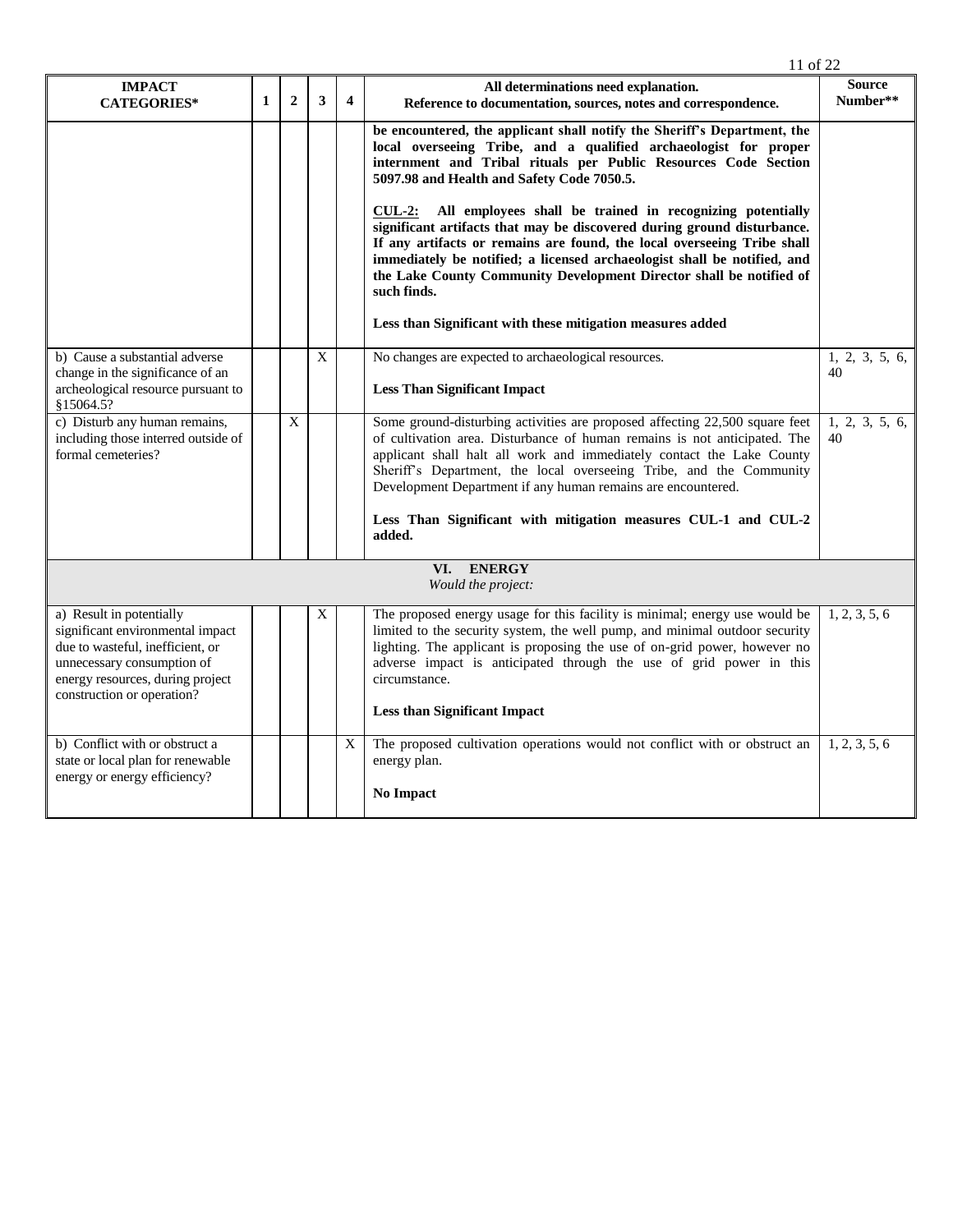|                                                                                                                                                                                                                                                                                                                                                                                                                                                                                                                                                                                                      |   |                  |                           |                         | 12 of 22                                                                                                                                                                                                                                                                                                                                                                                                                                                                                                                                                                                                                                                                                                                                                                                                                                                                                                                                                                                                                                                                                                                                                                                                                                                                                                                                                                                                                                                                                                                                                                                                                                                                                                                                                                                                                                                                                                                                                                            |                                     |  |  |
|------------------------------------------------------------------------------------------------------------------------------------------------------------------------------------------------------------------------------------------------------------------------------------------------------------------------------------------------------------------------------------------------------------------------------------------------------------------------------------------------------------------------------------------------------------------------------------------------------|---|------------------|---------------------------|-------------------------|-------------------------------------------------------------------------------------------------------------------------------------------------------------------------------------------------------------------------------------------------------------------------------------------------------------------------------------------------------------------------------------------------------------------------------------------------------------------------------------------------------------------------------------------------------------------------------------------------------------------------------------------------------------------------------------------------------------------------------------------------------------------------------------------------------------------------------------------------------------------------------------------------------------------------------------------------------------------------------------------------------------------------------------------------------------------------------------------------------------------------------------------------------------------------------------------------------------------------------------------------------------------------------------------------------------------------------------------------------------------------------------------------------------------------------------------------------------------------------------------------------------------------------------------------------------------------------------------------------------------------------------------------------------------------------------------------------------------------------------------------------------------------------------------------------------------------------------------------------------------------------------------------------------------------------------------------------------------------------------|-------------------------------------|--|--|
| <b>IMPACT</b><br><b>CATEGORIES*</b>                                                                                                                                                                                                                                                                                                                                                                                                                                                                                                                                                                  | 1 | $\boldsymbol{2}$ | 3                         | $\overline{\mathbf{4}}$ | All determinations need explanation.<br>Reference to documentation, sources, notes and correspondence.                                                                                                                                                                                                                                                                                                                                                                                                                                                                                                                                                                                                                                                                                                                                                                                                                                                                                                                                                                                                                                                                                                                                                                                                                                                                                                                                                                                                                                                                                                                                                                                                                                                                                                                                                                                                                                                                              | <b>Source</b><br>Number**           |  |  |
| VII.<br><b>GEOLOGY AND SOILS</b><br>Would the project:                                                                                                                                                                                                                                                                                                                                                                                                                                                                                                                                               |   |                  |                           |                         |                                                                                                                                                                                                                                                                                                                                                                                                                                                                                                                                                                                                                                                                                                                                                                                                                                                                                                                                                                                                                                                                                                                                                                                                                                                                                                                                                                                                                                                                                                                                                                                                                                                                                                                                                                                                                                                                                                                                                                                     |                                     |  |  |
| a) Directly or indirectly cause<br>potential substantial adverse<br>effects, including the risk of loss,<br>injury, or death involving:<br>i) Rupture of a known<br>earthquake fault, as<br>delineated on the most<br>recent Alquist-Priolo<br>Earthquake Fault Zoning<br>Map issued by the State<br>Geologist for the area or<br>based on other substantial<br>evidence of a known fault?<br>Refer to Division of Mines<br>and Geology Special<br>Publication 42.<br>ii) Strong seismic ground<br>shaking?<br>iii) Seismic-related ground<br>failure, including<br>liquefaction?<br>iv) Landslides? |   |                  | X                         |                         | <b>Earthquake Faults</b><br>The project site is not located within a mapped Earthquake Fault area as<br>established by the California Geological Survey.<br>Seismic Ground Shaking and Seismic-Related Ground Failure including<br>liquefaction.<br>This lot does not contain mapped unstable soils. It appears unlikely that ground<br>shaking, ground failure or liquefaction will occur on this property in the future.<br>The site is flat, ranging in slope between 0% and 5%, with the cultivation area<br>being located on the flattest part of the property. The disturbed area is far<br>enough away from the watershed that it will not impact this hillside with runoff,<br>thus reducing risk of liquefaction.<br>Landslides<br>According to the Landslide Hazard Identification Map prepared by the<br>California Department of Conservation, Division of Mines and Geology, the<br>project parcel soil is prone to erode and has a high shrink-swell character, but is<br>not located within and/or adjacent to an existing mapped landslide area.<br>According to the Property Management Plan, minimal grading would occur on<br>the property to accommodate the cannabis grow site; however because the grow<br>site is already established, the amount of grading needed is minimal (limited to<br>a one-foot tall earth berm around the cultivation area), and would not require a<br>grading permit.<br>Project design shall incorporate Best Management Practices (BMPs) to the<br>maximum extent possible to prevent or reduce discharge of all construction<br>or post construction pollutants into the County storm drainage system. BMPs<br>include scheduling of activities, erosion and sediment control (proposed is a<br>one-foot tall berm around the perimeter of the cultivation area), operation and<br>maintenance procedures and other measures in accordance with Chapter 29 of<br>the Lake County Code.<br><b>Less Than Significant Impact</b> | 1, 2, 3, 5, 6, 9,<br>17, 18, 19, 20 |  |  |
| b) Result in substantial soil<br>erosion or the loss of topsoil?                                                                                                                                                                                                                                                                                                                                                                                                                                                                                                                                     |   |                  | $\boldsymbol{\mathrm{X}}$ |                         | No erosion or loss of topsoil is anticipated. The cultivation area will be<br>enclosed by a one-foot tall earth berm to retain stormwater within the<br>cultivation area.<br>Regarding the new proposal, some minor grading needed for this major use<br>permit will be minimal and will be well below the threshold for requiring a<br>grading permit. The applicant has also indicated that a one-foot tall berm will<br>be placed on the outer boundary of the cultivation area to further prevent soil<br>erosion, and stormwater runoff will channel into the existing on-site<br>stormwater retention basin.<br><b>Less Than Significant Impact</b>                                                                                                                                                                                                                                                                                                                                                                                                                                                                                                                                                                                                                                                                                                                                                                                                                                                                                                                                                                                                                                                                                                                                                                                                                                                                                                                           | 1, 2, 3, 5, 6, 9                    |  |  |
| c) Be located on a geologic unit<br>or soil that is unstable, or that<br>would become unstable as a result<br>of the project, and potentially<br>result in on-site or off-site<br>landslide, lateral spreading,<br>subsidence, liquefaction or<br>collapse?                                                                                                                                                                                                                                                                                                                                          |   |                  | X                         |                         | According to the soil survey of Lake County, prepared by the U.S.D.A., the soil<br>at the site (types 233 and some 235 soil) is considered generally stable. There is<br>a less than significant chance of landslide, subsidence, liquefaction or collapse<br>as a result of the project based on the characteristics of these soil types, the<br>slope (generally under 5%), and the lack of faults in this immediate area.<br><b>Less Than Significant Impact</b>                                                                                                                                                                                                                                                                                                                                                                                                                                                                                                                                                                                                                                                                                                                                                                                                                                                                                                                                                                                                                                                                                                                                                                                                                                                                                                                                                                                                                                                                                                                 | 1, 2, 3, 5, 6, 9,<br>20             |  |  |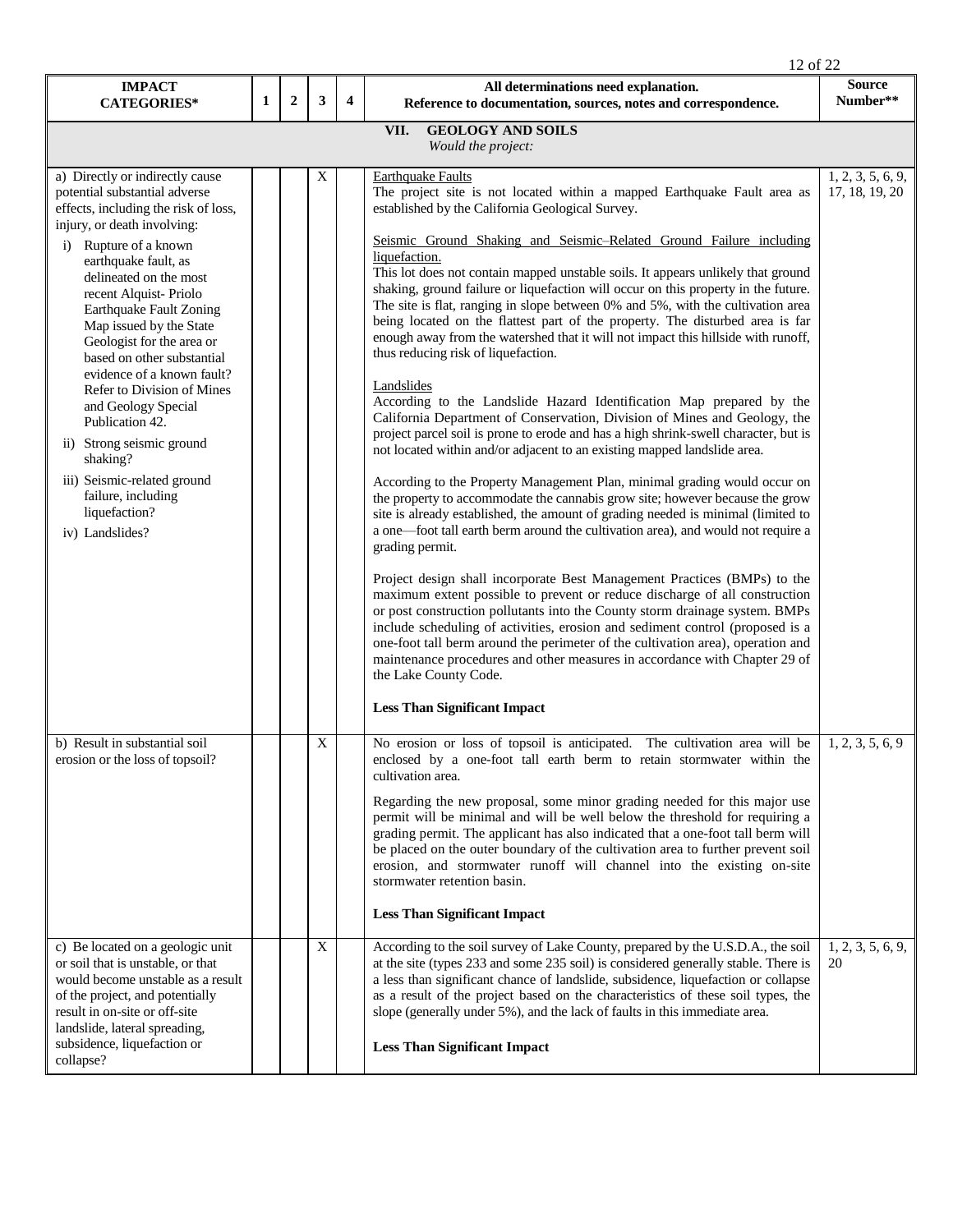| <b>IMPACT</b><br><b>CATEGORIES*</b>                                                                                                                                       | 1 | $\overline{2}$ | 3   | $\overline{\mathbf{4}}$ | All determinations need explanation.<br>Reference to documentation, sources, notes and correspondence.                                                                                                                                                                                                                                                                                                                                                                                                                                                                                                                                                                                                                                                                                                                                                                                                                                                                                                                                                                                                                                              | <b>Source</b><br>Number** |
|---------------------------------------------------------------------------------------------------------------------------------------------------------------------------|---|----------------|-----|-------------------------|-----------------------------------------------------------------------------------------------------------------------------------------------------------------------------------------------------------------------------------------------------------------------------------------------------------------------------------------------------------------------------------------------------------------------------------------------------------------------------------------------------------------------------------------------------------------------------------------------------------------------------------------------------------------------------------------------------------------------------------------------------------------------------------------------------------------------------------------------------------------------------------------------------------------------------------------------------------------------------------------------------------------------------------------------------------------------------------------------------------------------------------------------------|---------------------------|
| d) Be located on expansive soil,<br>as defined in Table 18-1-B of the<br>Uniform Building Code (1994),                                                                    |   |                | X   |                         | The shrink-swell potential for the project soil type is low to moderate. The<br>proposed project would not increase risks to life or property.                                                                                                                                                                                                                                                                                                                                                                                                                                                                                                                                                                                                                                                                                                                                                                                                                                                                                                                                                                                                      | 1, 2, 3, 5, 6, 9          |
| creating substantial direct or<br>indirect risks to life or property?                                                                                                     |   |                |     |                         | <b>Less Than Significant Impact</b>                                                                                                                                                                                                                                                                                                                                                                                                                                                                                                                                                                                                                                                                                                                                                                                                                                                                                                                                                                                                                                                                                                                 |                           |
| e) Have soils incapable of<br>adequately supporting the use of<br>septic tanks or alternative<br>wastewater disposal systems                                              |   |                | X   |                         | The project site will be served through an existing onsite waste disposal system.<br><b>Less Than Significant Impact</b>                                                                                                                                                                                                                                                                                                                                                                                                                                                                                                                                                                                                                                                                                                                                                                                                                                                                                                                                                                                                                            | 1, 2, 3, 5, 6, 9,<br>21   |
| where sewers are not available for<br>the disposal of waste water?                                                                                                        |   |                |     |                         |                                                                                                                                                                                                                                                                                                                                                                                                                                                                                                                                                                                                                                                                                                                                                                                                                                                                                                                                                                                                                                                                                                                                                     |                           |
| f) Directly or indirectly destroy a<br>unique paleontological resource<br>or site or unique geologic feature?                                                             |   | X              |     |                         | Disturbance of paleontological resources or unique geologic features is not<br>anticipated, and mitigation measures are in place to assure that in the event any<br>artifacts are found, that the applicant will notify the overseeing Tribe(s) and a<br>licensed Archeologist - CUL-1 and CUL-2.                                                                                                                                                                                                                                                                                                                                                                                                                                                                                                                                                                                                                                                                                                                                                                                                                                                   | 1, 2, 3, 5, 6             |
|                                                                                                                                                                           |   |                |     |                         | Less than Significant Impact with mitigation measures added.                                                                                                                                                                                                                                                                                                                                                                                                                                                                                                                                                                                                                                                                                                                                                                                                                                                                                                                                                                                                                                                                                        |                           |
|                                                                                                                                                                           |   |                |     |                         | <b>GREENHOUSE GAS EMISSIONS</b><br>VIII.<br>Would the project:                                                                                                                                                                                                                                                                                                                                                                                                                                                                                                                                                                                                                                                                                                                                                                                                                                                                                                                                                                                                                                                                                      |                           |
| a) Generate greenhouse gas<br>emissions, either directly or<br>indirectly, that may have a<br>significant impact on the<br>environment?<br>b) Conflict with an applicable |   |                | X   | X                       | Cannabis cultivation activities would not generate a substantial number of<br>vehicle trips and would not require intensive use of heavy equipment, and as<br>such, would not degrade air quality or produce significant amounts of<br>greenhouse gasses. The applicant has indicated that construction will take place<br>over a two to three week period of time for site and interior driveway<br>preparation. The applicant indicates that up to two employees will be working<br>on site depending on the time of year - harvest time will support the maximum<br>of two employees, with one or two employees working in the non-harvest<br>periods. Construction-related daily trips are estimated to be 2 to 4 trips per day,<br>and non-construction (day to day site access) will generate up to 4 daily trips.<br>The use of carbon air filtration systems within the greenhouses will further<br>reduce particulate emission into the atmosphere that occur within the actual<br>greenhouses.<br><b>Less than Significant Impact</b><br>This project will not conflict with any adopted plans or policies for the $\vert$ 1, 2, 3, 5, 6, | 1, 2, 3, 5, 6,<br>12      |
| plan, policy or regulation<br>adopted for the purpose of<br>reducing the emissions of<br>greenhouse gases?                                                                |   |                |     |                         | reduction of greenhouse gas emissions. The County of Lake is an 'air $\vert$ 12<br>attainment' County, and does not have established thresholds of significant for<br>greenhouse gases.<br><b>No Impact</b>                                                                                                                                                                                                                                                                                                                                                                                                                                                                                                                                                                                                                                                                                                                                                                                                                                                                                                                                         |                           |
|                                                                                                                                                                           |   |                | IX. |                         | HAZARDS AND HAZARDOUS MATERIALS<br>Would the project:                                                                                                                                                                                                                                                                                                                                                                                                                                                                                                                                                                                                                                                                                                                                                                                                                                                                                                                                                                                                                                                                                               |                           |
| a) Create a significant hazard to<br>the public or the environment<br>through the routine transport, use,<br>or disposal of hazardous<br>materials?                       |   |                | X   |                         | Materials associated with the proposed Cultivation of Commercial Cannabis,<br>such as gasoline, pesticides, fertilizers, alcohol, hydrogen peroxide and the<br>equipment emissions may be considered hazardous if released into the<br>environment. The applicant has stated that all potentially harmful chemicals<br>will be stored in a locked, secured metal building on site (see photo, next page).<br>The risk of a <i>significant hazard</i> is very minimal. Some gasoline will be stored<br>on site for use in on-site vehicles. No generators are proposed, and the applicant<br>already has on-grid power serving his site. The fertilizers that will be used are<br>organic.<br>Routine construction materials and all materials associated with the proposed<br>Cultivation of Commercial Cannabis shall be transported and disposed of<br>properly in accordance with all applicable Federal, State and local regulations.<br>According to the Property Management Plan - Fertilizer Management Plan,                                                                                                                                | 1, 2, 3, 5, 6,<br>22, 23  |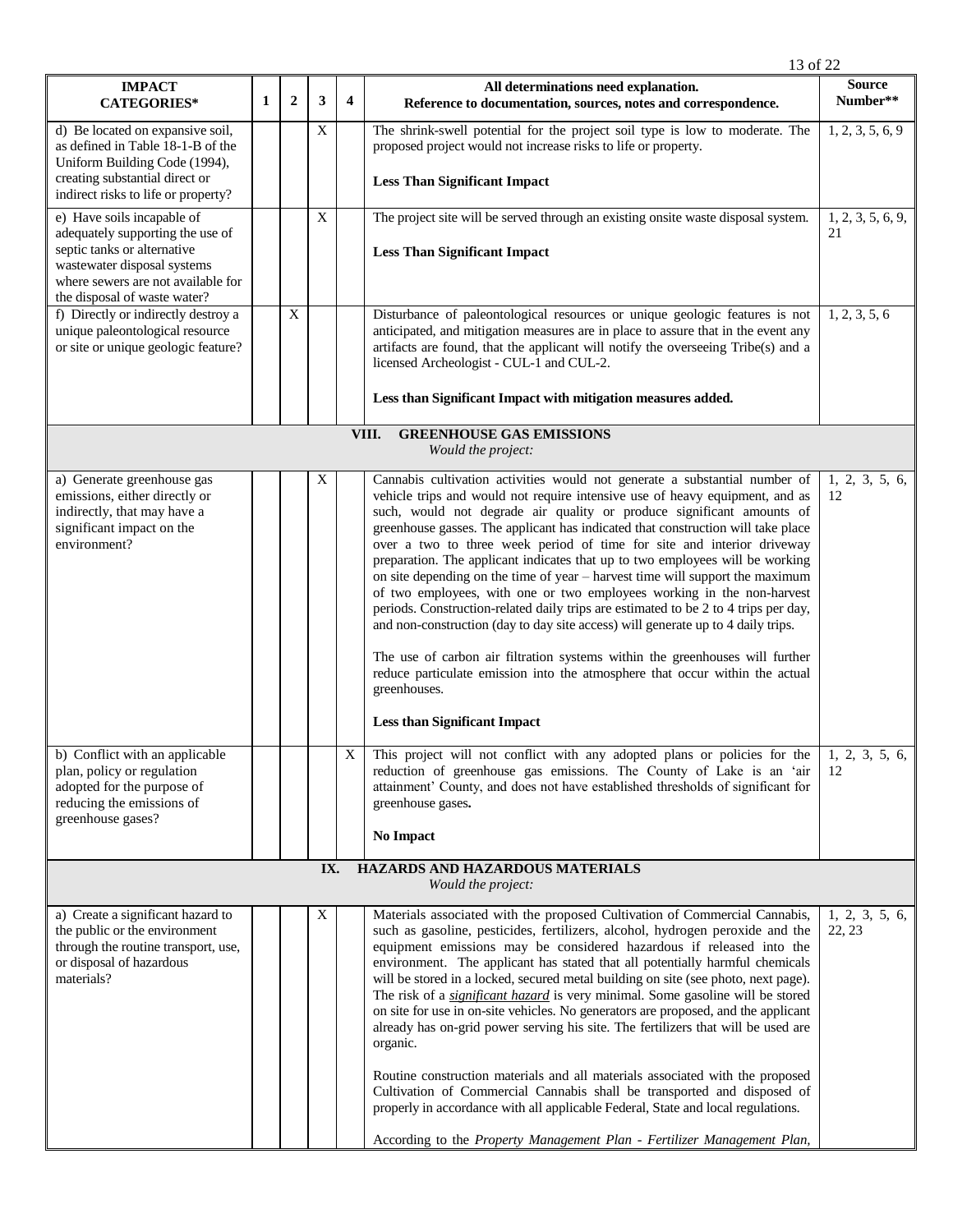|                                                                                                                                                                                                                                                                                                             |   |                |             |                         | 14 of 22                                                                                                                                                                                                                                                                                                                                                                                                                                                                                                                                                                                                                                                                                                                                                                                                                                                                                                                                                                                      |                                     |
|-------------------------------------------------------------------------------------------------------------------------------------------------------------------------------------------------------------------------------------------------------------------------------------------------------------|---|----------------|-------------|-------------------------|-----------------------------------------------------------------------------------------------------------------------------------------------------------------------------------------------------------------------------------------------------------------------------------------------------------------------------------------------------------------------------------------------------------------------------------------------------------------------------------------------------------------------------------------------------------------------------------------------------------------------------------------------------------------------------------------------------------------------------------------------------------------------------------------------------------------------------------------------------------------------------------------------------------------------------------------------------------------------------------------------|-------------------------------------|
| <b>IMPACT</b><br><b>CATEGORIES*</b>                                                                                                                                                                                                                                                                         | 1 | $\overline{2}$ | 3           | $\overline{\mathbf{4}}$ | All determinations need explanation.<br>Reference to documentation, sources, notes and correspondence.                                                                                                                                                                                                                                                                                                                                                                                                                                                                                                                                                                                                                                                                                                                                                                                                                                                                                        | <b>Source</b><br>Number**           |
|                                                                                                                                                                                                                                                                                                             |   |                |             |                         | the fertilizer used will consist of organic materials.<br>According to the <i>Property Management Plan – Pest Control</i> , all pesticides will<br>be stored in 200 sq. ft. sheds on site, which are lockable and secure buildings.<br>The project shall comply with Section 41.7 of the Lake County Zoning<br>Ordinance that specifies that all uses involving the use or storage of<br>combustible, explosive, caustic or otherwise hazardous materials shall comply<br>with all applicable local, state and federal safety standards and shall be provided<br>with adequate safety devices against the hazard of fire and explosion, and<br>adequate firefighting and fire suppression equipment.<br>All equipment shall be maintained and operated in a manner that minimizes<br>any spill or leak of hazardous materials. Hazardous materials and<br>contaminated soil shall be stored, transported, and disposed of consistent with<br>applicable local, state and federal regulations. |                                     |
| b) Create a significant hazard to<br>the public or the environment<br>through reasonable foreseeable<br>upset and accident conditions<br>involving the release of hazardous                                                                                                                                 |   |                | X           |                         | <b>Less than Significant Impact</b><br>The applicant has stated the chemicals that will be used on site, including the<br>method of storage in a secure and lockable building (sheds). The site is located<br>outside the Adobe Creek flood inundation area, and is not located within an<br>area mapped as unstable soil according to County GIS data.                                                                                                                                                                                                                                                                                                                                                                                                                                                                                                                                                                                                                                       | 1, 2, 3, 5, 6,<br>23                |
| materials into the environment?                                                                                                                                                                                                                                                                             |   |                |             |                         | <b>Less than Significant Impact</b>                                                                                                                                                                                                                                                                                                                                                                                                                                                                                                                                                                                                                                                                                                                                                                                                                                                                                                                                                           |                                     |
| c) Emit hazardous emissions or<br>handle hazardous or acutely<br>hazardous materials, substances,<br>or waste within one-quarter mile<br>of an existing or proposed school?                                                                                                                                 |   |                |             | X                       | The proposed project is not located within one-quarter mile of an existing or<br>proposed school.<br><b>No Impact</b>                                                                                                                                                                                                                                                                                                                                                                                                                                                                                                                                                                                                                                                                                                                                                                                                                                                                         | 1, 2, 3, 5, 6, 7                    |
| d) Be located on a site which is<br>included on a list of hazardous<br>materials sites compiled pursuant<br>to Government Code Section<br>65962.5 and, as a result, would it<br>create a significant hazard to the<br>public or the environment?                                                            |   |                | X           |                         | The project site is not listed as a site containing hazardous materials in the<br>databases maintained by the Environmental Protection Agency (EPA),<br>California Department of Toxic Substance, and Control State Resources Water<br>Control Board.<br><b>Less Than Significant Impact</b>                                                                                                                                                                                                                                                                                                                                                                                                                                                                                                                                                                                                                                                                                                  | 1, 2, 3, 4, 5, 6,<br>24, 25         |
| e) For a project located within an<br>airport land use plan or, where<br>such a plan has not been adopted,<br>within two miles of a public<br>airport or public use airport,<br>would the project result in a<br>safety hazard or excessive noise<br>for people residing or working in<br>the project area? |   |                | $\mathbf X$ |                         | The project is located within two (2) miles of an airport (about 10,000 feet from $\vert$ 1, 2, 3, 4, 5, 6,<br>the start of the landing strip of the Lakeport Private Airport), however the site<br>would have buildings that are 20' tall or less, and which are not located in the<br>flight path.<br><b>Less Than Significant Impact</b>                                                                                                                                                                                                                                                                                                                                                                                                                                                                                                                                                                                                                                                   | 26.38                               |
| f) Impair implementation of or<br>physically interfere with an<br>adopted emergency response plan<br>or emergency evacuation plan?                                                                                                                                                                          |   |                | X           |                         | The project would not impair or interfere with an adopted emergency response<br>or evacuation plan.<br><b>Less Than Significant Impact</b>                                                                                                                                                                                                                                                                                                                                                                                                                                                                                                                                                                                                                                                                                                                                                                                                                                                    | 1, 2, 3, 4, 5, 6,<br>22, 38         |
| g) Expose people or structures,<br>either directly or indirectly, to a<br>significant risk of loss, injury or<br>death involving wildland fires?                                                                                                                                                            |   |                | X           |                         | The project site is located in a moderate to high fire hazard severity zone and is<br>in State (CalFire) Responsibility Area.<br><b>Less Than Significant Impact</b>                                                                                                                                                                                                                                                                                                                                                                                                                                                                                                                                                                                                                                                                                                                                                                                                                          | 1, 2, 3, 4, 5, 6,<br>22, 27, 28, 38 |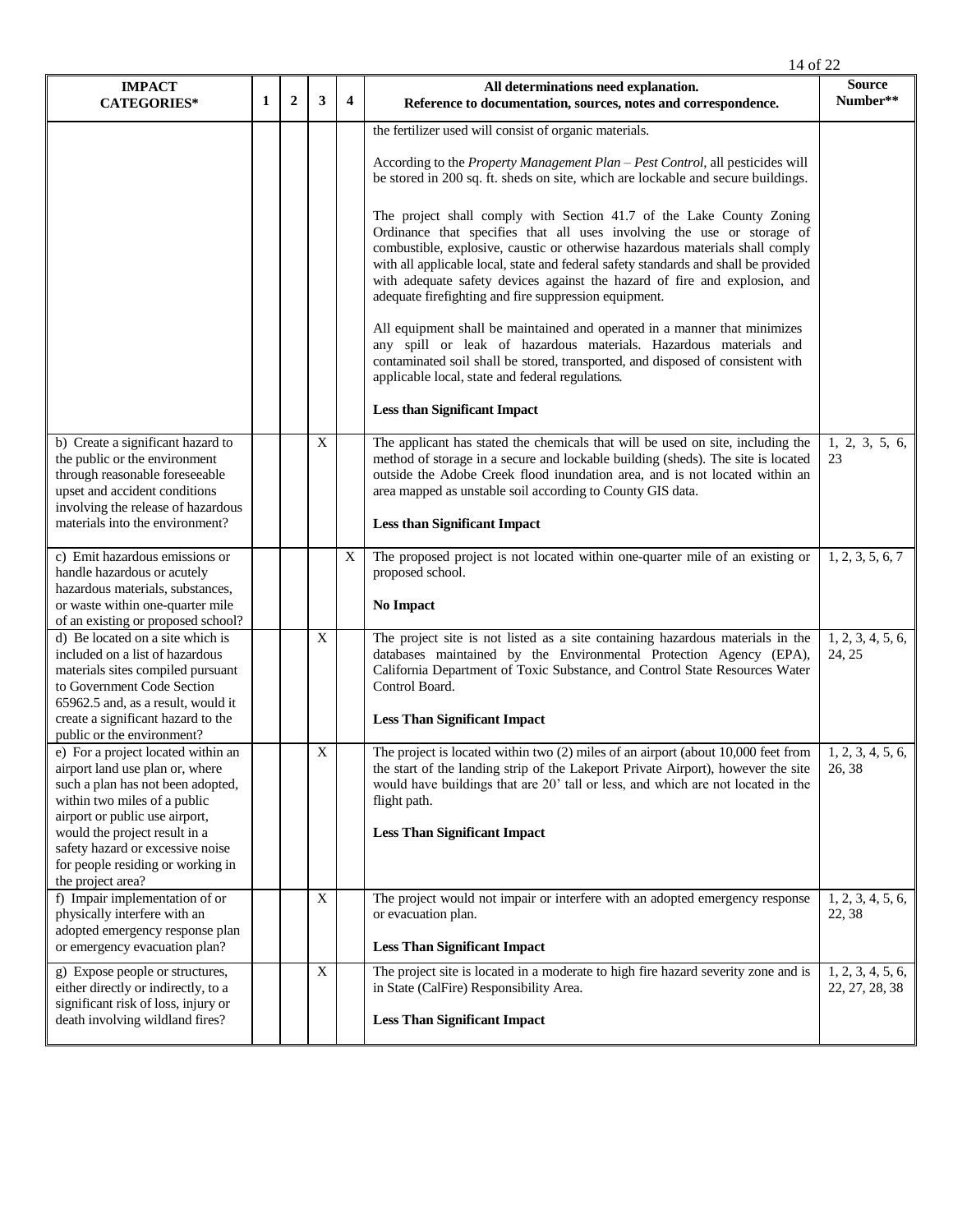|                                                                                                                                                                                                                                                                                                                                                                                                                                                                                                                                                                                                                                                                                                                |   |                  |                           |                         | 15 of 22                                                                                                                                                                                                                                                                                                                                                                                                                                                                                                                                                                                                                                                                                                                                                                                                                                                                                                                                                                                                                                                                                                                                                                                                                                                                                                                                                                                                                                                                                                                                 |                                     |  |  |
|----------------------------------------------------------------------------------------------------------------------------------------------------------------------------------------------------------------------------------------------------------------------------------------------------------------------------------------------------------------------------------------------------------------------------------------------------------------------------------------------------------------------------------------------------------------------------------------------------------------------------------------------------------------------------------------------------------------|---|------------------|---------------------------|-------------------------|------------------------------------------------------------------------------------------------------------------------------------------------------------------------------------------------------------------------------------------------------------------------------------------------------------------------------------------------------------------------------------------------------------------------------------------------------------------------------------------------------------------------------------------------------------------------------------------------------------------------------------------------------------------------------------------------------------------------------------------------------------------------------------------------------------------------------------------------------------------------------------------------------------------------------------------------------------------------------------------------------------------------------------------------------------------------------------------------------------------------------------------------------------------------------------------------------------------------------------------------------------------------------------------------------------------------------------------------------------------------------------------------------------------------------------------------------------------------------------------------------------------------------------------|-------------------------------------|--|--|
| <b>IMPACT</b><br><b>CATEGORIES*</b>                                                                                                                                                                                                                                                                                                                                                                                                                                                                                                                                                                                                                                                                            | 1 | $\boldsymbol{2}$ | 3                         | $\overline{\mathbf{4}}$ | All determinations need explanation.<br>Reference to documentation, sources, notes and correspondence.                                                                                                                                                                                                                                                                                                                                                                                                                                                                                                                                                                                                                                                                                                                                                                                                                                                                                                                                                                                                                                                                                                                                                                                                                                                                                                                                                                                                                                   | <b>Source</b><br>Number**           |  |  |
| HYDROLOGY AND WATER QUALITY<br>X.<br>Would the project:                                                                                                                                                                                                                                                                                                                                                                                                                                                                                                                                                                                                                                                        |   |                  |                           |                         |                                                                                                                                                                                                                                                                                                                                                                                                                                                                                                                                                                                                                                                                                                                                                                                                                                                                                                                                                                                                                                                                                                                                                                                                                                                                                                                                                                                                                                                                                                                                          |                                     |  |  |
| a) Violate any water quality<br>standards or waste discharge<br>requirements or otherwise<br>substantially degrade surface or<br>ground water quality?                                                                                                                                                                                                                                                                                                                                                                                                                                                                                                                                                         |   |                  | X                         |                         | This project will not violate any water quality standards or waste discharge<br>requirements. The project will employ Best Management Practices (BMPs)<br>related to erosion and water quality to reduce impacts related to storm water<br>and water quality and adhere to all federal, state and local requirements, as<br>applicable.<br>The cultivation sites are positioned in a manner that will allow stormwater<br>runoff to drain into the existing on-site water basin.<br><b>Less Than Significant Impact</b>                                                                                                                                                                                                                                                                                                                                                                                                                                                                                                                                                                                                                                                                                                                                                                                                                                                                                                                                                                                                                  | 1, 2, 3, 5, 6,<br>29, 30            |  |  |
| b) Substantially decrease<br>groundwater supplies or interfere<br>substantially with groundwater<br>recharge such that the project may<br>impede sustainable groundwater<br>management of the basin?                                                                                                                                                                                                                                                                                                                                                                                                                                                                                                           |   |                  | $\boldsymbol{\mathrm{X}}$ |                         | The applicant has provided a Water Availability Analysis. The Analysis<br>showed a 6' drawdown over a 4 hour well run period, and almost a complete<br>recharge after 1 hour of inactivity. The well produces about 30 gallons per<br>minute. Projected water usage for this proposal is between 40,000 and 80,000<br>gallons per month during the growing season.<br><b>Less Than Significant Impact</b>                                                                                                                                                                                                                                                                                                                                                                                                                                                                                                                                                                                                                                                                                                                                                                                                                                                                                                                                                                                                                                                                                                                                | 1, 2, 3, 5, 6,<br>31                |  |  |
| c) Substantially alter the existing<br>drainage pattern of the site or<br>area, including through the<br>alteration of the course of a<br>stream or river or through the<br>addition of impervious surfaces,<br>in a manner that would:<br>i) result in substantial erosion or<br>siltation on-site or off-site;<br>ii) substantially increase the rate<br>or amount of surface runoff in a<br>manner which would result in<br>flooding on- or offsite;<br>iii) create or contribute runoff<br>water which would exceed the<br>capacity of existing or planned<br>stormwater drainage systems or<br>provide substantial additional<br>sources of polluted runoff; or<br>iv) impede or redirect flood<br>flows? |   |                  | X                         |                         | The soil type on the cultivation site is Type 233 (Still loam, stratified<br>substratum, 0 to 2% slope) and 235 (Still-Talmage complex, 2 to 8% slope).<br>Neither soil type has significant erosion due to the lack of slope associated<br>with each. The cultivation area is flat, and the applicant has provided an<br>engineered soil and erosion control plan that shows best management<br>practices for erosion control due to stormwater runoff.<br>The total "disturbed area" on the site is about 22,500 sq. ft. and is existing.<br>The cannabis plants will be in fabric pots, which will limit erosion from the<br>plant soil. Also, the entire cultivation site will be enclosed by a one-foot tall<br>earth berm, intended to prevent stormwater from migrating outside the<br>cultivation area. The slope at the cultivation site is relatively flat, ranging<br>from 0% to 5%. There is minimal likelihood that this project will<br>substantially alter the drainage pattern of the site or area; will result in<br>substantial erosion on or off site; would substantially increase the rate or<br>amount of surface runoff, or would create or contribute to water runoff that<br>would exceed the capacity of existing or planned stormwater drainage<br>systems or have any effect on flood flows, which (if present during a<br>significant storm event) would occur several hundred feet to the south of the<br>cultivation site based on the topography of the property.<br><b>Less Than Significant Impact</b> | 1, 2, 3, 5, 6, 7,<br>15, 17, 29, 30 |  |  |
| d) In flood hazard, tsunami, or<br>seiche zones, risk release of<br>pollutants due to project<br>inundation?                                                                                                                                                                                                                                                                                                                                                                                                                                                                                                                                                                                                   |   |                  | X                         |                         | The project site is not located in an area of potential inundation by seiche or<br>tsunami. The parcel is not located within a flood zone. In addition, the soils at<br>the project site are generally stable, and the slope of the site is almost flat,<br>ranging from 0% to 5%. There is minimal potential to induce mudflows.<br><b>Less Than Significant Impact</b>                                                                                                                                                                                                                                                                                                                                                                                                                                                                                                                                                                                                                                                                                                                                                                                                                                                                                                                                                                                                                                                                                                                                                                 | 1, 2, 3, 5, 6, 7,<br>9, 24, 32      |  |  |
| e) Conflict with or obstruct<br>implementation of a water quality<br>control plan or sustainable<br>groundwater management plan?                                                                                                                                                                                                                                                                                                                                                                                                                                                                                                                                                                               |   |                  |                           | X                       | The project would not conflict with or obstruct any water quality control or<br>sustainable groundwater management plans.<br><b>No Impact</b>                                                                                                                                                                                                                                                                                                                                                                                                                                                                                                                                                                                                                                                                                                                                                                                                                                                                                                                                                                                                                                                                                                                                                                                                                                                                                                                                                                                            | 1, 2, 3, 5, 6,<br>29                |  |  |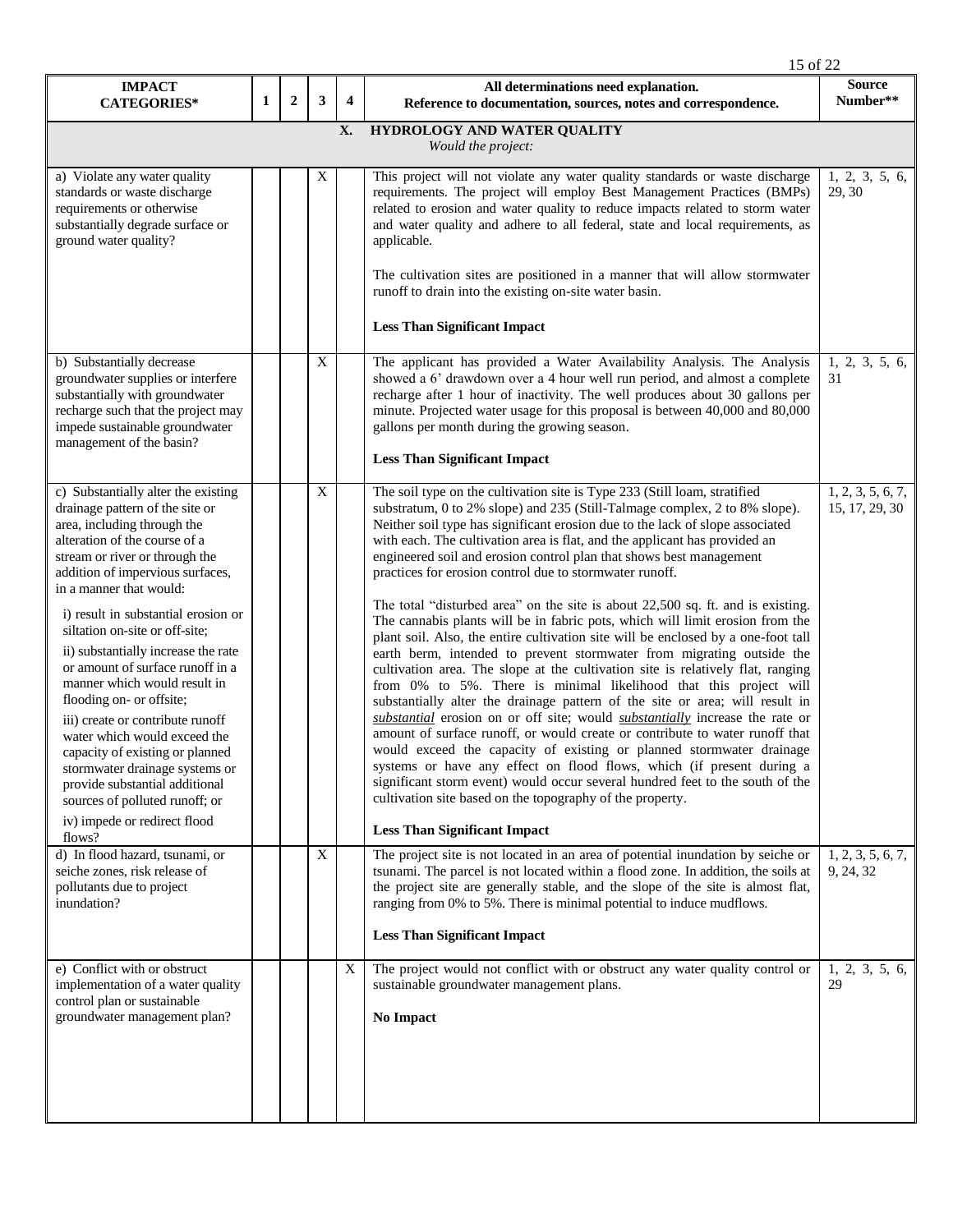|                                                                                                                                                                                                                                                                        |                                                        |                |   |                         | 16 of 22                                                                                                                                                                                                                                                                                                                                                                                                                                                                                                                                                                                                                                                                                                                                                                                                                                                                                                                                                                                                                                                                                                                                                                                                                                                                                                                                           |                           |  |  |  |
|------------------------------------------------------------------------------------------------------------------------------------------------------------------------------------------------------------------------------------------------------------------------|--------------------------------------------------------|----------------|---|-------------------------|----------------------------------------------------------------------------------------------------------------------------------------------------------------------------------------------------------------------------------------------------------------------------------------------------------------------------------------------------------------------------------------------------------------------------------------------------------------------------------------------------------------------------------------------------------------------------------------------------------------------------------------------------------------------------------------------------------------------------------------------------------------------------------------------------------------------------------------------------------------------------------------------------------------------------------------------------------------------------------------------------------------------------------------------------------------------------------------------------------------------------------------------------------------------------------------------------------------------------------------------------------------------------------------------------------------------------------------------------|---------------------------|--|--|--|
| <b>IMPACT</b><br><b>CATEGORIES*</b>                                                                                                                                                                                                                                    | 1                                                      | $\overline{2}$ | 3 | $\overline{\mathbf{4}}$ | All determinations need explanation.<br>Reference to documentation, sources, notes and correspondence.                                                                                                                                                                                                                                                                                                                                                                                                                                                                                                                                                                                                                                                                                                                                                                                                                                                                                                                                                                                                                                                                                                                                                                                                                                             | <b>Source</b><br>Number** |  |  |  |
| <b>LAND USE AND PLANNING</b><br>XI.<br>Would the project:                                                                                                                                                                                                              |                                                        |                |   |                         |                                                                                                                                                                                                                                                                                                                                                                                                                                                                                                                                                                                                                                                                                                                                                                                                                                                                                                                                                                                                                                                                                                                                                                                                                                                                                                                                                    |                           |  |  |  |
| a) Physically divide an<br>established community?                                                                                                                                                                                                                      |                                                        |                |   | X                       | The proposed project would not physically divide an established community.<br>There is an existing driveway that serves the site that would need to be<br>improved slightly (widening and surface treatment), however no new roads are<br>needed, and no division of an existing community would occur by this action.<br>No Impact                                                                                                                                                                                                                                                                                                                                                                                                                                                                                                                                                                                                                                                                                                                                                                                                                                                                                                                                                                                                                | 1, 2, 3, 5, 6             |  |  |  |
| b) Cause a significant<br>environmental impact due to a<br>conflict with any land use plan,<br>policy, or regulation adopted for<br>the purpose of avoiding or<br>mitigating an environmental<br>effect?                                                               |                                                        |                | X |                         | This project is consistent with the Lake County General Plan, Lakeport Area<br>Plan, the Lake County Zoning Ordinance, and the Hazard Mitigation Plan.<br>The property is zoned "A" Agriculture, which allows outdoor cannabis<br>cultivation on non-high value farmland per Lake County Zoning Ordinance<br>(Article 27, Table B and subsection (at) with a use permit. The applicant shall<br>adhere to all incorporated mitigation measures and conditions of approval.<br>California Department of Food & Agriculture (CDFA) is responsible for<br>licensing and regulation of cannabis cultivation and enforcements defined in the<br>Medicinal and Adult Use Cannabis Regulation and Safety Act (MAUCRSA)<br>and CDFA regulations related to cannabis cultivation.<br><b>Less Than Significant Impact</b>                                                                                                                                                                                                                                                                                                                                                                                                                                                                                                                                    | 1, 2, 3, 5, 6             |  |  |  |
|                                                                                                                                                                                                                                                                        | <b>MINERAL RESOURCES</b><br>XII.<br>Would the project: |                |   |                         |                                                                                                                                                                                                                                                                                                                                                                                                                                                                                                                                                                                                                                                                                                                                                                                                                                                                                                                                                                                                                                                                                                                                                                                                                                                                                                                                                    |                           |  |  |  |
| a) Result in the loss of                                                                                                                                                                                                                                               |                                                        |                |   | X                       | The site contains no known mineral resources.                                                                                                                                                                                                                                                                                                                                                                                                                                                                                                                                                                                                                                                                                                                                                                                                                                                                                                                                                                                                                                                                                                                                                                                                                                                                                                      | 1, 3, 4, 5, 6,            |  |  |  |
| availability of a known mineral<br>resource that would be of value to<br>the region and the residents of the<br>state?                                                                                                                                                 |                                                        |                |   |                         | <b>No Impact</b>                                                                                                                                                                                                                                                                                                                                                                                                                                                                                                                                                                                                                                                                                                                                                                                                                                                                                                                                                                                                                                                                                                                                                                                                                                                                                                                                   | 33                        |  |  |  |
| b) Result in the loss of<br>availability of a locally important<br>mineral resource recovery site<br>delineated on a local general plan,<br>specific plan, or other land use<br>plan?                                                                                  |                                                        |                |   | X                       | The site contains no known mineral resources.<br>No Impact                                                                                                                                                                                                                                                                                                                                                                                                                                                                                                                                                                                                                                                                                                                                                                                                                                                                                                                                                                                                                                                                                                                                                                                                                                                                                         | 1, 2, 3, 5, 6,<br>33      |  |  |  |
|                                                                                                                                                                                                                                                                        |                                                        |                |   |                         | XIII. NOISE<br>Would the project result in:                                                                                                                                                                                                                                                                                                                                                                                                                                                                                                                                                                                                                                                                                                                                                                                                                                                                                                                                                                                                                                                                                                                                                                                                                                                                                                        |                           |  |  |  |
| a) Generation of a substantial<br>temporary or permanent increase<br>in ambient noise levels in the<br>vicinity of the project in excess of<br>standards established in the local<br>general plan or noise ordinance,<br>or applicable standards of other<br>agencies? |                                                        | X              |   |                         | No permanent increases in ambient noise levels will occur with this project. A<br>small amount of infrequent noise could be anticipated if a properly-permitted<br>backup power generator is activated during any power outage or during<br>generator testing, but these impacts would not be significant or long lasting.<br>Maximum non-construction related sound levels shall not exceed maximum<br>levels specified in Zoning Ordinance Section 21-41.11 (Table 11.2) at the<br>surrounding residences.<br>NOI-1: All construction activities including engine warm-up shall be limited<br>Monday Through Friday, between the hours of 7:00am and 7:00pm, and<br>Saturdays from 12:00 noon to 5:00 pm to minimize noise impacts on nearby<br>residents. Back-up beepers shall be adjusted to the lowest allowable levels.<br>This mitigation does not apply to night work.<br>NOI-2: Maximum non-construction related sounds levels shall not exceed<br>levels of 55 dBA between the hours of 7:00AM to 10:00PM and 45 dBA<br>between the hours of 10:00PM to 7:00AM within residential areas as<br>specified within Zoning Ordinance Section 21-41.11 (Table 11.1) at the<br>property lines.<br>NOI-3: Generators shall only be used as Emergency Power Backup supply<br>and shall not be used for regular power provision to this facility. | 1, 2, 3, 5, 6             |  |  |  |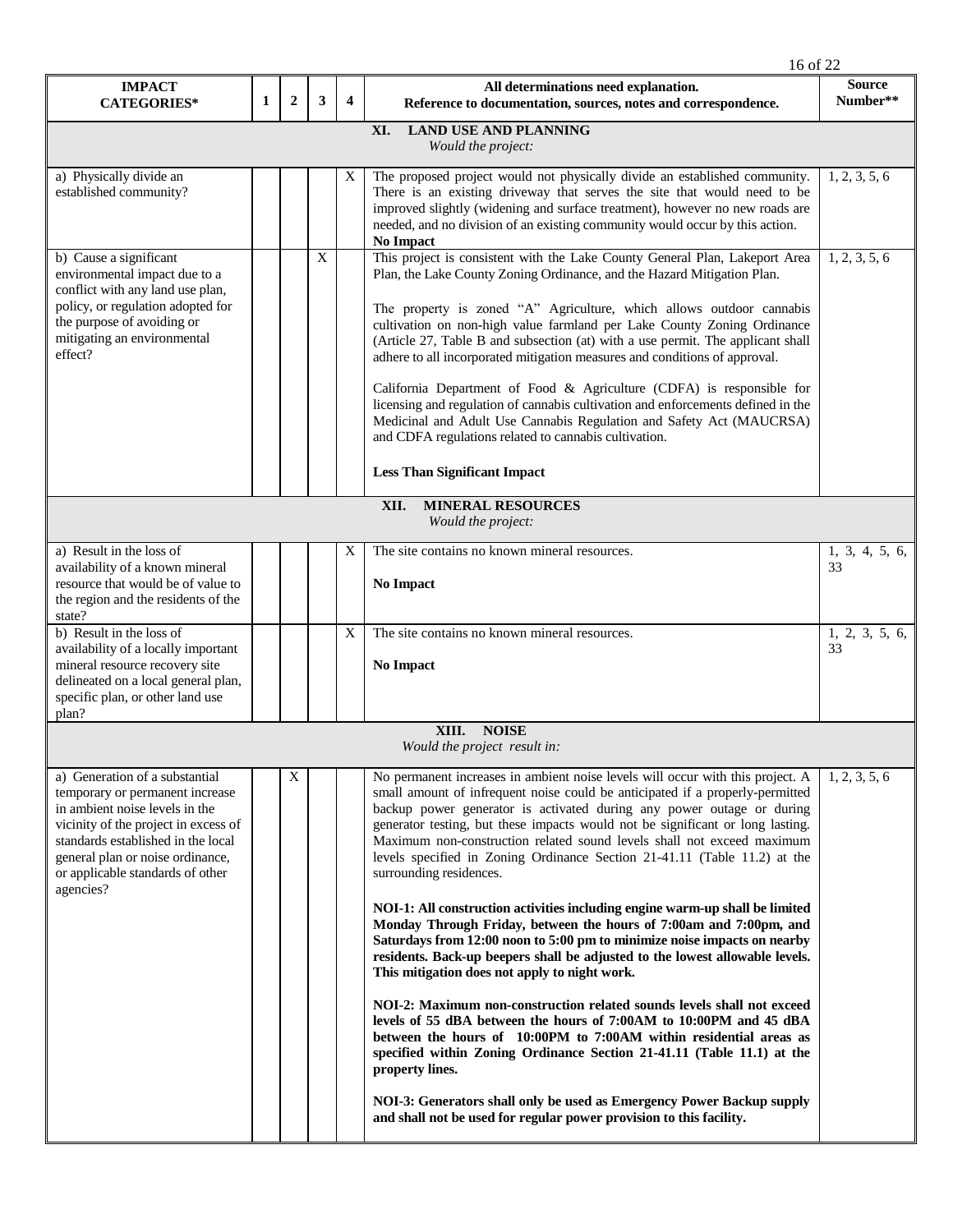|                                                                                                                                                                                                                                                                                                                                                                                                                                                                                                                                                                          |   |                |             |                | 17 of 22                                                                                                                                                                                                                                                                                                                                                                                                                                                                                                                                                            |                           |  |
|--------------------------------------------------------------------------------------------------------------------------------------------------------------------------------------------------------------------------------------------------------------------------------------------------------------------------------------------------------------------------------------------------------------------------------------------------------------------------------------------------------------------------------------------------------------------------|---|----------------|-------------|----------------|---------------------------------------------------------------------------------------------------------------------------------------------------------------------------------------------------------------------------------------------------------------------------------------------------------------------------------------------------------------------------------------------------------------------------------------------------------------------------------------------------------------------------------------------------------------------|---------------------------|--|
| <b>IMPACT</b><br><b>CATEGORIES*</b>                                                                                                                                                                                                                                                                                                                                                                                                                                                                                                                                      | 1 | $\overline{2}$ | 3           | $\overline{4}$ | All determinations need explanation.<br>Reference to documentation, sources, notes and correspondence.                                                                                                                                                                                                                                                                                                                                                                                                                                                              | <b>Source</b><br>Number** |  |
|                                                                                                                                                                                                                                                                                                                                                                                                                                                                                                                                                                          |   |                |             |                | Less Than Significant Impact with mitigation measures added.                                                                                                                                                                                                                                                                                                                                                                                                                                                                                                        |                           |  |
| b) Generation of excessive<br>groundborne vibration or<br>groundborne noise levels?                                                                                                                                                                                                                                                                                                                                                                                                                                                                                      |   |                | X           |                | The project is not expected to create unusual groundborne vibration due to site<br>development or operation. The low level truck traffic during construction and<br>for occasional deliveries would create a minimal amount of groundborne<br>vibration.<br><b>Less Than Significant Impact</b>                                                                                                                                                                                                                                                                     | 1, 2, 3, 5, 6             |  |
| c) For a project located within<br>the vicinity of a private airstrip or<br>an airport land use plan or, where<br>such a plan has not been adopted,<br>within two miles of a public<br>airport or public use airport,<br>would the project expose people<br>residing or working in the project                                                                                                                                                                                                                                                                           |   |                | $\mathbf X$ |                | The project is located within two miles of a private airport, the Lakeport<br>Airport. The airport is not frequently used, and allows only light plane usage.<br>The project would include greenhouses and a 2,400 sq. ft. drying building, all<br>of which would be under 20 feet tall. The project would not generate any air<br>traffic, and there is no adopted Air Traffic Control Plan serving the Lakeport<br>Air Strip.<br><b>Less Than Significant Impact</b>                                                                                              | 1, 2, 3, 5, 6,<br>26      |  |
| area to excessive noise levels?<br>POPULATION AND HOUSING<br>XIV.<br>Would the project:                                                                                                                                                                                                                                                                                                                                                                                                                                                                                  |   |                |             |                |                                                                                                                                                                                                                                                                                                                                                                                                                                                                                                                                                                     |                           |  |
| a) Induce substantial unplanned<br>population growth in an area,<br>either directly (for example, by<br>proposing new homes and<br>businesses) or indirectly (for<br>example, through extension of<br>roads or other infrastructure)?                                                                                                                                                                                                                                                                                                                                    |   |                |             | X              | The project is not anticipated to induce population growth. No new dwelling<br>units are proposed, nor are any needed.<br><b>No Impact</b>                                                                                                                                                                                                                                                                                                                                                                                                                          | 1, 2, 3, 5, 6             |  |
| b) Displace substantial numbers<br>of existing people or housing,<br>necessitating the construction of                                                                                                                                                                                                                                                                                                                                                                                                                                                                   |   |                |             | X              | No people or housing will be displaced as a result of the project.<br><b>No Impact</b>                                                                                                                                                                                                                                                                                                                                                                                                                                                                              | 1, 2, 3, 5, 6             |  |
| replacement housing elsewhere?<br><b>PUBLIC SERVICES</b><br>XV.<br>Would the project:                                                                                                                                                                                                                                                                                                                                                                                                                                                                                    |   |                |             |                |                                                                                                                                                                                                                                                                                                                                                                                                                                                                                                                                                                     |                           |  |
| a) Would the project result in<br>substantial adverse physical<br>impacts associated with the<br>provision of new or physically<br>altered governmental facilities,<br>need for new or physically altered<br>governmental facilities, the<br>construction of which could cause<br>significant environmental<br>impacts, in order to maintain<br>acceptable service ratios, response<br>times or other performance<br>objectives for any of the public<br>services:<br>- Fire Protection?<br>- Police Protection?<br>- Schools?<br>- Parks?<br>- Other Public Facilities? |   |                | X           |                | The project does not propose housing or other uses that would necessitate the<br>need for new or altered government facilities. There will not be a need to<br>increase fire or police protection, schools, parks or other public facilities as a<br>result of the project's implementation. The cultivation activity would use "on-<br>grid" power, however the power needs for this type of activity would involve<br>power for the well pump, security cameras and potentially some minimal<br>outdoor security lighting.<br><b>Less Than Significant Impact</b> | 1, 2, 3, 5, 6             |  |
|                                                                                                                                                                                                                                                                                                                                                                                                                                                                                                                                                                          |   |                |             |                | XVI.<br><b>RECREATION</b><br>Would the project:                                                                                                                                                                                                                                                                                                                                                                                                                                                                                                                     |                           |  |
| a) Increase the use of existing<br>neighborhood and regional parks<br>or other recreational facilities<br>such that substantial physical<br>deterioration of the facility would<br>occur or be accelerated?                                                                                                                                                                                                                                                                                                                                                              |   |                |             | X              | The project will not have any impacts on existing parks or other recreational<br>facilities.<br>No Impact                                                                                                                                                                                                                                                                                                                                                                                                                                                           | 1, 2, 3, 5, 6             |  |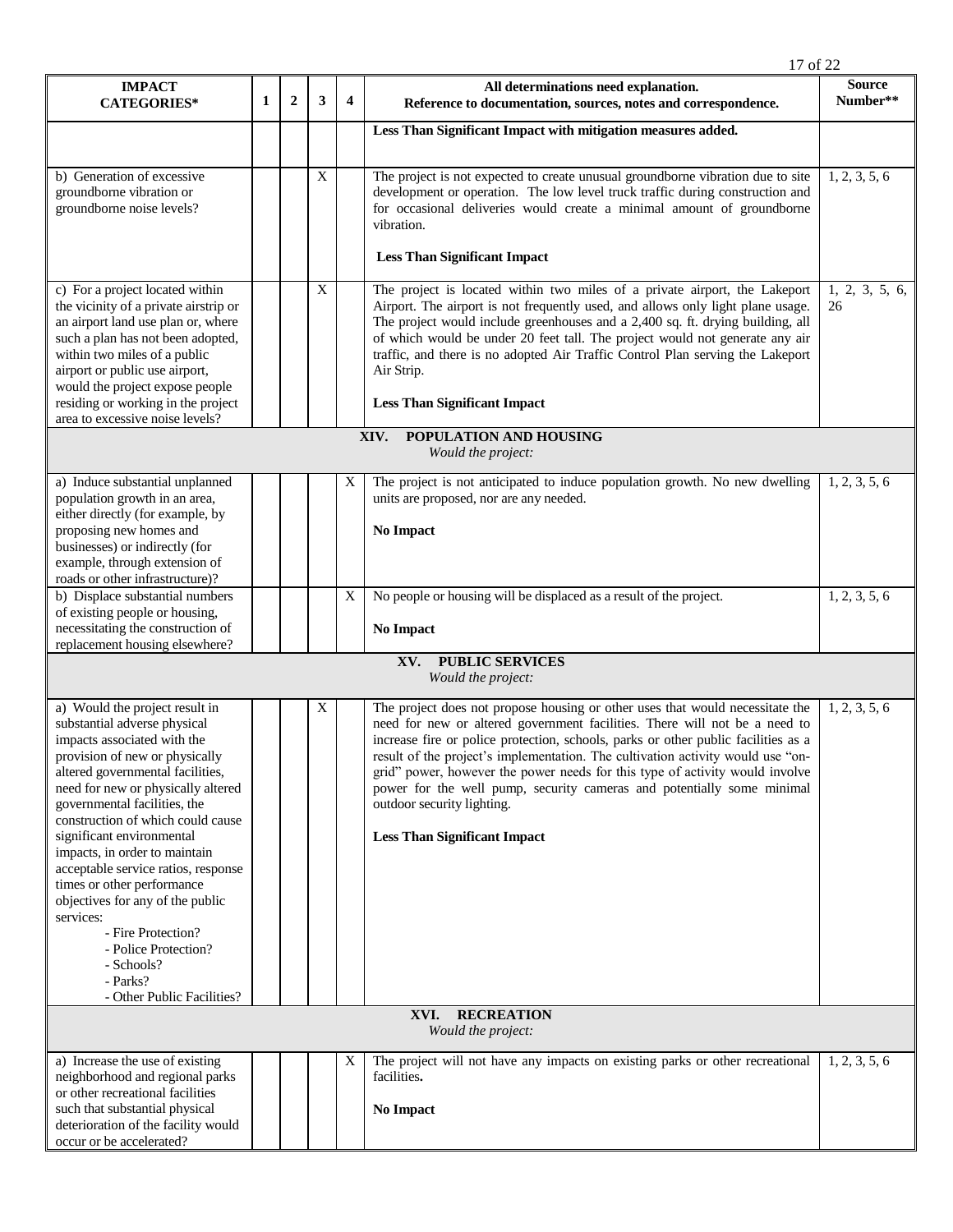|                                                                                                                                                                                                                  |   |                |   |                | 18 of 22                                                                                                                                                                                                                                                                                                                                                                                                                                                                                                                                                                                                                    |                                 |  |  |  |  |
|------------------------------------------------------------------------------------------------------------------------------------------------------------------------------------------------------------------|---|----------------|---|----------------|-----------------------------------------------------------------------------------------------------------------------------------------------------------------------------------------------------------------------------------------------------------------------------------------------------------------------------------------------------------------------------------------------------------------------------------------------------------------------------------------------------------------------------------------------------------------------------------------------------------------------------|---------------------------------|--|--|--|--|
| <b>IMPACT</b><br><b>CATEGORIES*</b>                                                                                                                                                                              | 1 | $\overline{2}$ | 3 | $\overline{4}$ | All determinations need explanation.<br>Reference to documentation, sources, notes and correspondence.                                                                                                                                                                                                                                                                                                                                                                                                                                                                                                                      | <b>Source</b><br>Number**       |  |  |  |  |
| b) Does the project include<br>recreational facilities or require                                                                                                                                                |   |                |   | X              | This project will not necessitate the construction or expansion of any<br>recreational facilities.                                                                                                                                                                                                                                                                                                                                                                                                                                                                                                                          | 1, 2, 3, 5, 6                   |  |  |  |  |
| the construction or expansion of<br>recreational facilities which might<br>have an adverse physical effect on                                                                                                    |   |                |   |                | <b>No Impact</b>                                                                                                                                                                                                                                                                                                                                                                                                                                                                                                                                                                                                            |                                 |  |  |  |  |
| the environment?                                                                                                                                                                                                 |   |                |   |                |                                                                                                                                                                                                                                                                                                                                                                                                                                                                                                                                                                                                                             |                                 |  |  |  |  |
| <b>TRANSPORTATION</b><br>XVII.<br>Would the project:                                                                                                                                                             |   |                |   |                |                                                                                                                                                                                                                                                                                                                                                                                                                                                                                                                                                                                                                             |                                 |  |  |  |  |
| a) Conflict with a program plan,<br>ordinance or policy addressing<br>the circulation system, including<br>transit, roadway, bicycle and<br>pedestrian facilities?                                               |   |                | X |                | The project site is accessible off of Adobe Creek Road, a paved County-<br>maintained road at this location. No improvements to Adobe Creek Road are<br>proposed, nor do they appear to be necessary at this location. Adobe Creek<br>Road has two 10' wide travel lanes and 2' wide shoulders in this vicinity that<br>can be used by bicycles and pedestrians.                                                                                                                                                                                                                                                            | 1, 2, 3, 4, 5,<br>6, 34, 35, 38 |  |  |  |  |
|                                                                                                                                                                                                                  |   |                |   |                | <b>Less Than Significant Impact</b>                                                                                                                                                                                                                                                                                                                                                                                                                                                                                                                                                                                         |                                 |  |  |  |  |
| b) Would the project conflict or<br>be inconsistent with CEQA<br>Guidelines section 15064.3,<br>subdivision (b)?                                                                                                 |   |                | X |                | The project is expected to generate an average of 2 to 4 vehicle trips per day<br>during construction and 2 to 4 trips after the end of construction. Significant<br>impacts are not anticipated based on the proposed on-site construction that<br>would occur during the preparation of the cultivation area. CEQA Guidelines<br>section 15064.3, subdivision (b) lists thresholds that would otherwise trigger a<br>traffic impact study (TIS); this project does not qualify for the TIS requirement.                                                                                                                   | 1, 2, 3, 4, 5,<br>6, 34, 35     |  |  |  |  |
|                                                                                                                                                                                                                  |   |                |   |                | <b>Less Than Significant Impact</b>                                                                                                                                                                                                                                                                                                                                                                                                                                                                                                                                                                                         |                                 |  |  |  |  |
| c) Substantially increase hazards<br>due to a geometric design feature<br>(e.g., sharp curves or dangerous<br>intersections) or incompatible<br>uses (e.g., farm equipment)?                                     |   |                |   | $\mathbf X$    | The proposed project would not increase hazards at the project site as no road<br>improvements other than some minor improvements to the existing interior<br>driveway are needed. Interior driveway improvements will occur to make the<br>site compliant with Public Resource Code (PRC) sections 4290 and 4291,<br>'CalFire Road Standards' since building permits for the greenhouse and drying<br>building are required.                                                                                                                                                                                               | 1, 2, 3, 4, 5,<br>6, 23, 34, 35 |  |  |  |  |
|                                                                                                                                                                                                                  |   |                |   |                | No Impact                                                                                                                                                                                                                                                                                                                                                                                                                                                                                                                                                                                                                   |                                 |  |  |  |  |
| d) Result in inadequate<br>emergency access?                                                                                                                                                                     |   |                | X |                | As proposed, this project site will not impact existing emergency access, which<br>is taken from Adobe Creek Road adjacent to the site.                                                                                                                                                                                                                                                                                                                                                                                                                                                                                     | 1, 2, 3, 4, 5,<br>6, 23, 34, 35 |  |  |  |  |
|                                                                                                                                                                                                                  |   |                |   |                | <b>Less Than Significant Impact</b>                                                                                                                                                                                                                                                                                                                                                                                                                                                                                                                                                                                         |                                 |  |  |  |  |
|                                                                                                                                                                                                                  |   |                |   | XVIII.         | TRIBAL CULTURAL RESOURCES<br>Would the project cause a substantial adverse change in the significance of a tribal cultural resource, defined in Public Resources Code section 21074<br>as either a site, feature, place, cultural landscape that is geographically defined in terms of the size and scope of the landscape, sacred place, or object<br>with cultural value to a California Native American tribe, and that is:                                                                                                                                                                                              |                                 |  |  |  |  |
| a) Listed or eligible for listing in<br>the California Register of<br>Historical Resources, or in a local<br>register of historical resources as<br>defined in Public Resources Code<br>section $5020.1(k)$ , or |   | X              |   |                | The applicant has submitted a Cultural Resource study prepared by Wolf Creek<br>Archaeology LLC. The findings listed in the Study did not indicate that this site<br>is a candidate for listing in the California Register of Historic Resources, and<br>the site is not within any designated 'local sites of historic resource'.<br>Further, a standard mitigation measure (CUL-1) requires the notification of the<br>local culturally-affiliated Tribe and contacting a licensed Archeologist of any<br>Native American artifacts or remains are found.<br>Less Than Significant Impact with mitigation measures added. | 1, 2, 3, 5, 6,<br>40            |  |  |  |  |
| b) A resource determined by the<br>lead agency, in its discretion and<br>supported by substantial<br>evidence, to be significant<br>pursuant to criteria set forth in<br>subdivision (c) of Public               |   |                | X |                | There are no mapped or observed significant resources (Tribal Cultural) that are<br>on or immediately adjacent to the site. All eleven Lake County tribes were<br>notified of this action, and there were no requests for consultation or adverse<br>comments received by Lake County Planning Department regarding this<br>project                                                                                                                                                                                                                                                                                         | 1, 2, 3, 5, 6,<br>40            |  |  |  |  |
| Resources Code section 5024.1.<br>In applying the criteria set forth in                                                                                                                                          |   |                |   |                | <b>Less than Significant Impact</b>                                                                                                                                                                                                                                                                                                                                                                                                                                                                                                                                                                                         |                                 |  |  |  |  |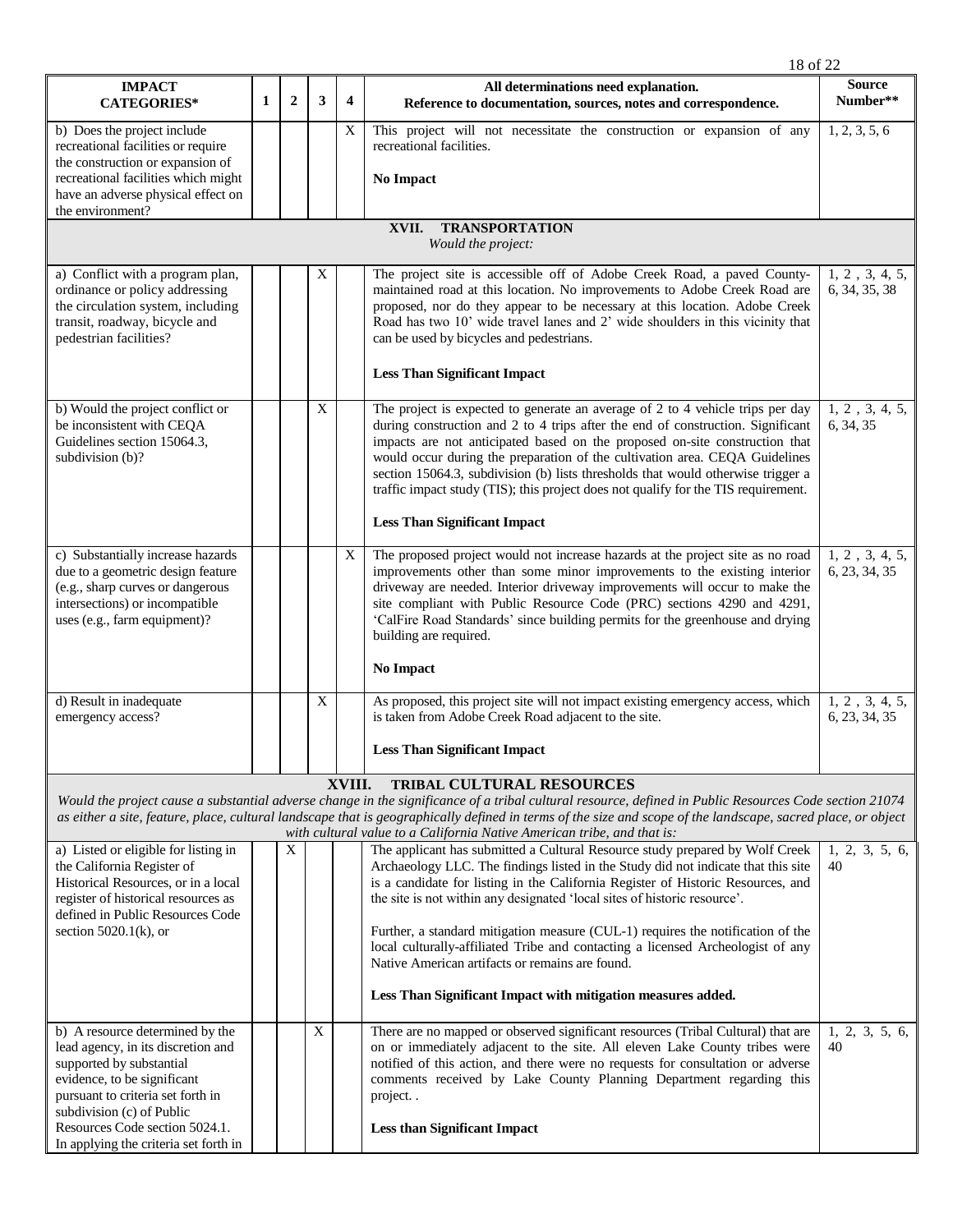|                                                                                                                                                                                                                                                                                                              |   |                |             |                         | 19 of 22                                                                                                                                                                                                                                                                                                                                                                                                                                                                                                                                                                                                                                                                                                                                                                                                                                                                                                                                             |                           |  |  |  |  |
|--------------------------------------------------------------------------------------------------------------------------------------------------------------------------------------------------------------------------------------------------------------------------------------------------------------|---|----------------|-------------|-------------------------|------------------------------------------------------------------------------------------------------------------------------------------------------------------------------------------------------------------------------------------------------------------------------------------------------------------------------------------------------------------------------------------------------------------------------------------------------------------------------------------------------------------------------------------------------------------------------------------------------------------------------------------------------------------------------------------------------------------------------------------------------------------------------------------------------------------------------------------------------------------------------------------------------------------------------------------------------|---------------------------|--|--|--|--|
| <b>IMPACT</b><br><b>CATEGORIES*</b>                                                                                                                                                                                                                                                                          | 1 | $\overline{2}$ | 3           | $\overline{\mathbf{4}}$ | All determinations need explanation.<br>Reference to documentation, sources, notes and correspondence.                                                                                                                                                                                                                                                                                                                                                                                                                                                                                                                                                                                                                                                                                                                                                                                                                                               | <b>Source</b><br>Number** |  |  |  |  |
| subdivision (c) of Public<br>Resources Code 5024.1, the lead<br>agency shall consider the<br>significance of the resource to a<br>California Native American tribe.                                                                                                                                          |   |                |             |                         |                                                                                                                                                                                                                                                                                                                                                                                                                                                                                                                                                                                                                                                                                                                                                                                                                                                                                                                                                      |                           |  |  |  |  |
| UTILITIES AND SERVICE SYSTEMS<br>XIX.<br>Would the project:                                                                                                                                                                                                                                                  |   |                |             |                         |                                                                                                                                                                                                                                                                                                                                                                                                                                                                                                                                                                                                                                                                                                                                                                                                                                                                                                                                                      |                           |  |  |  |  |
| a) Require or result in the<br>relocation or construction of new<br>or expanded water, wastewater<br>treatment or storm water<br>drainage, electric power, natural<br>gas, or telecommunications<br>facilities, the construction or<br>relocation of which could cause<br>significant environmental effects? |   |                | X           |                         | The subject parcel is served by an existing domestic well and onsite septic<br>system. Power is available from PG&E lines that already serve the site. No<br>system expansion is required. The site does not contain a telecommunication<br>system, and is not supplied with natural gas.<br><b>Less Than Significant Impact</b>                                                                                                                                                                                                                                                                                                                                                                                                                                                                                                                                                                                                                     | 1, 2, 3, 5, 6,<br>21      |  |  |  |  |
| b) Have sufficient water supplies<br>available to serve the project and<br>reasonably foreseeable future<br>development during normal, dry<br>and multiple dry years?                                                                                                                                        |   |                | $\mathbf X$ |                         | The subject parcel is served by an existing domestic well, however no well data<br>was submitted and is required prior to a public hearing for this project. There is<br>no minimum threshold for well productivity in Lake County, however the<br>applicant will need to demonstrate that the existing well can supply adequate<br>water for the project, and that the aquifer is stout enough to enable the well to<br>fully recharge within a short period of time. The water table in this area is<br>very strong; the area has been used for crop production for decades with no<br>history of water shortages.                                                                                                                                                                                                                                                                                                                                 | 1, 2, 3, 5, 6,<br>21      |  |  |  |  |
| c) Result in a determination by<br>the wastewater treatment<br>provider, which serves or may<br>serve the project that it has<br>adequate capacity to serve the<br>project's projected demand in<br>addition to the provider's existing<br>commitments?                                                      |   |                | X           |                         | <b>Less Than Significant Impact</b><br>The subject parcel is served by an onsite septic system. A new ADA-compliant<br>restroom will be required as a condition of approval. The Planning Commission<br>may at their discretion allow a portable ADA-compliant restroom and<br>handwash station; that will be determined at the public hearing for this use<br>permit.<br><b>Less Than Significant Impact</b>                                                                                                                                                                                                                                                                                                                                                                                                                                                                                                                                        | 1, 2, 3, 5, 6,<br>21      |  |  |  |  |
| d) Generate solid waste in excess<br>of State or local standards, or in<br>excess of the capacity of local<br>infrastructure, or otherwise impair<br>the attainment of solid waste<br>reduction goals?                                                                                                       |   |                | X           |                         | The existing landfill has sufficient capacity to accommodate the project's<br>solid waste disposal needs for at least 5 years according to the Lake County<br>Public Services Director.<br>According to the Property Management Plan - Waste Management Plan has<br>been developed to help minimize the generation of waste and for the proper<br>disposal of waste produced during the cultivation and processing of cannabis<br>at the project site. The goal is to prevent the release of hazardous waste into<br>the environment, minimize the generation of cannabis vegetative waste and<br>dispose of cannabis vegetative waste properly, and manage growing medium<br>and dispose of growing medium properly. All employees are required to<br>follow the procedures outlined in this plan. Any deviations from this plan<br>must be immediately brought to the attention of Director of Cultivation.<br><b>Less Than Significant Impact</b> | 1, 2, 3, 5, 6,<br>36, 37  |  |  |  |  |
| e) Comply with federal, state,<br>and local management and<br>reduction statutes and regulations<br>related to solid waste?                                                                                                                                                                                  |   |                | X           |                         | All requirements related to solid waste disposal will apply to this project.<br><b>Less Than Significant Impact</b>                                                                                                                                                                                                                                                                                                                                                                                                                                                                                                                                                                                                                                                                                                                                                                                                                                  | 1, 2, 3, 5, 6,<br>36, 37  |  |  |  |  |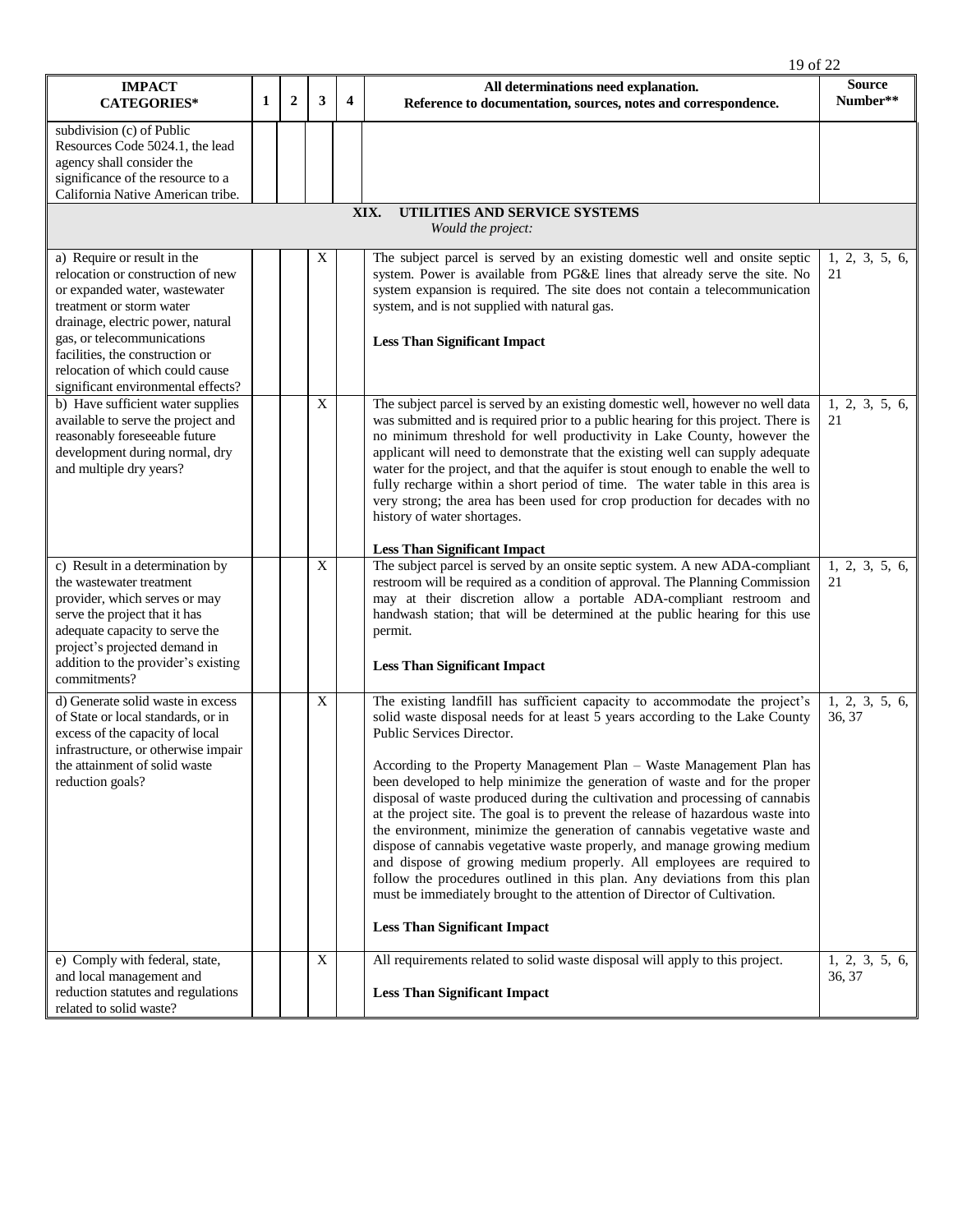|                                                                                                                                                                                                                                                                                            |              |                |              |                         | 20 of 22                                                                                                                                                                                                                                                                                                                                                                                                                                                                                                                                                          |                                  |  |
|--------------------------------------------------------------------------------------------------------------------------------------------------------------------------------------------------------------------------------------------------------------------------------------------|--------------|----------------|--------------|-------------------------|-------------------------------------------------------------------------------------------------------------------------------------------------------------------------------------------------------------------------------------------------------------------------------------------------------------------------------------------------------------------------------------------------------------------------------------------------------------------------------------------------------------------------------------------------------------------|----------------------------------|--|
| <b>IMPACT</b><br><b>CATEGORIES*</b>                                                                                                                                                                                                                                                        | $\mathbf{1}$ | $\overline{2}$ | 3            | $\overline{\mathbf{4}}$ | All determinations need explanation.<br>Reference to documentation, sources, notes and correspondence.                                                                                                                                                                                                                                                                                                                                                                                                                                                            | <b>Source</b><br>Number**        |  |
| XX.<br><b>WILDFIRE</b><br>If located in or near state responsibility areas or lands classified as very high fire hazard severity zones, would the project:                                                                                                                                 |              |                |              |                         |                                                                                                                                                                                                                                                                                                                                                                                                                                                                                                                                                                   |                                  |  |
| a) Substantially impair an<br>adopted emergency response plan<br>or emergency evacuation plan?                                                                                                                                                                                             |              |                | X            |                         | The property including the cultivation site is located within a High fire hazard<br>area. The cultivation site is located in a Moderate fire hazard severity zone. A<br>site visit on November 26, 2019 confirmed that the site is well-tended; the<br>interior driveway will be 20' wide, and there is substantial flat areas that can be<br>used for emergency vehicle turn-around purposes. The applicant has installed<br>and maintains a 100 foot-wide fire break around the cultivation area.<br><b>Less Than Significant Impact</b>                        | 1, 2, 3, 5, 6,<br>22, 27, 28, 38 |  |
| b) Due to slope, prevailing winds,<br>and other factors, exacerbate<br>wildfire risks, and thereby expose<br>project occupants to, pollutant<br>concentrations from a wildfire or<br>the uncontrolled spread of a<br>wildfire?                                                             |              |                | $\mathbf X$  |                         | The developed portion of the site including the cultivation area is neat and well<br>maintained, and is largely devoid of manzanita and other fast-burning fuels.<br>The interior road is 14' wide and surfaced with gravel with a turn-around<br>located at the house approximately 200 feet from the cultivation area, and 300<br>feet from Adobe Creek Road. The cultivation activity proposed will have a<br>neutral effect on exposing persons to pollutant concentrations in the event of a<br>wildfire in the area.<br><b>Less than Significant Impact</b> | 1, 2, 3, 5, 6,<br>22, 27, 28, 38 |  |
| c) Require the installation or<br>maintenance of associated<br>infrastructure (such as roads, fuel<br>breaks, emergency water sources,<br>power lines or other utilities) that<br>may exacerbate fire risk or that<br>may result in temporary or<br>ongoing impacts to the<br>environment? |              |                | $\mathbf{X}$ |                         | The developed portions of the site contain fire breaks, which the applicant shall<br>maintain. Other than grasses and scattered oak trees located near Adobe Creek,<br>the site is generally devoid of fuel load. It appears that no additional<br>infrastructural improvements are needed.<br><b>Less than Significant Impact</b>                                                                                                                                                                                                                                | 1, 2, 3, 5, 6,<br>38             |  |
| d) Expose people or structures to<br>significant risks, including<br>downslope or downstream<br>flooding or landslides, as a result<br>of runoff, post-fire slope<br>instability, or drainage changes?                                                                                     |              |                | $\mathbf X$  |                         | There is an existing residence on the property. The risk of flooding, landslides,<br>slope instability, or drainage changes would not be increased due to this project<br>based on the existing development combined with lack of slope in the<br>cultivation areas and on the entire site.<br><b>Less Than Significant Impact</b>                                                                                                                                                                                                                                | 1, 2, 3, 5, 6,<br>20, 29, 32, 38 |  |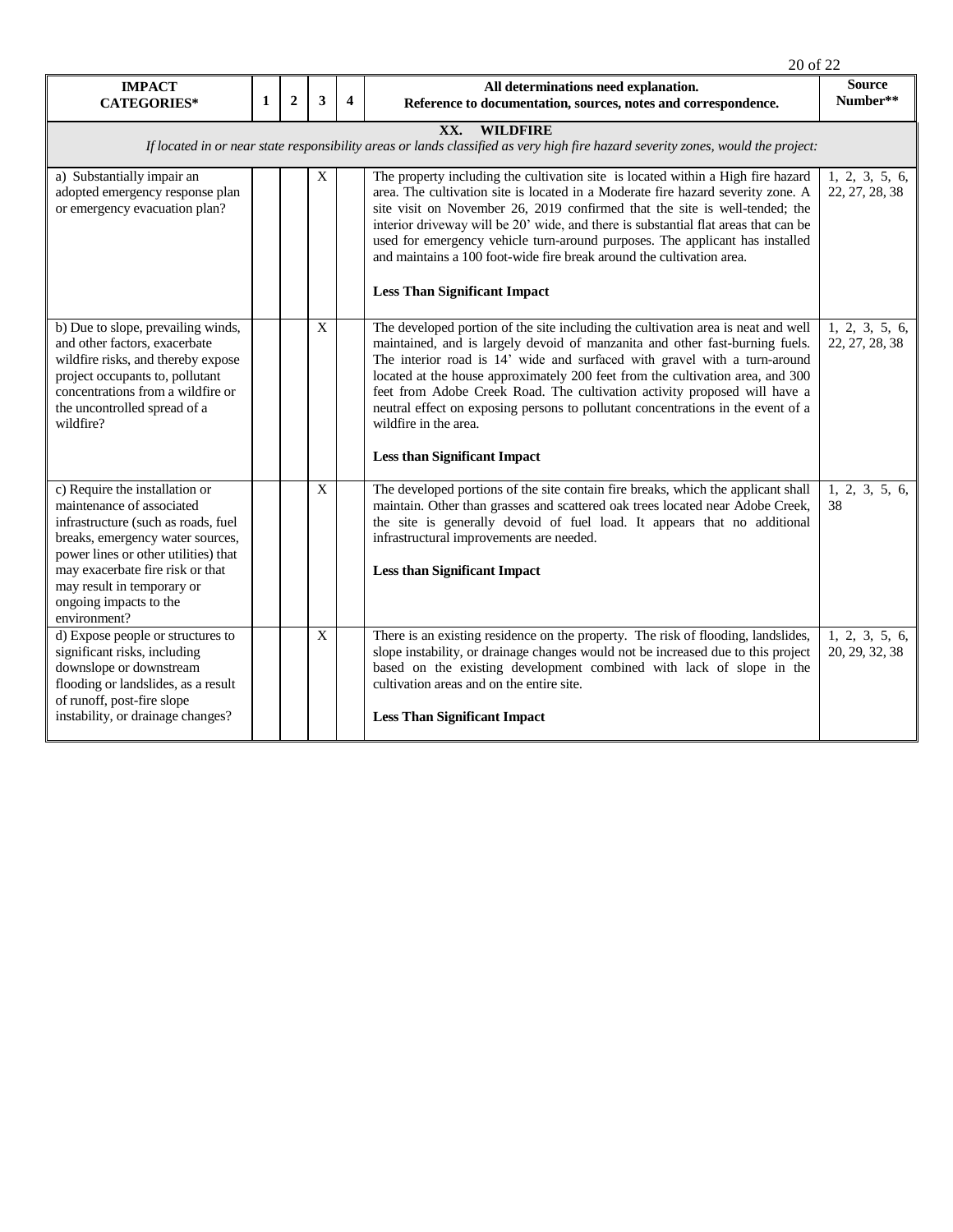|                                                                                                                                                                                                                                                                                                                                                                                                                                                                                                                                |              |                |   |                         | 21 of 22                                                                                                                                                                                                                                                                                                                                                                                                                                                                                                                                                                                                                                                                                                                                                                                                                               |                           |  |  |
|--------------------------------------------------------------------------------------------------------------------------------------------------------------------------------------------------------------------------------------------------------------------------------------------------------------------------------------------------------------------------------------------------------------------------------------------------------------------------------------------------------------------------------|--------------|----------------|---|-------------------------|----------------------------------------------------------------------------------------------------------------------------------------------------------------------------------------------------------------------------------------------------------------------------------------------------------------------------------------------------------------------------------------------------------------------------------------------------------------------------------------------------------------------------------------------------------------------------------------------------------------------------------------------------------------------------------------------------------------------------------------------------------------------------------------------------------------------------------------|---------------------------|--|--|
| <b>IMPACT</b><br><b>CATEGORIES*</b>                                                                                                                                                                                                                                                                                                                                                                                                                                                                                            | $\mathbf{1}$ | $\overline{2}$ | 3 | $\overline{\mathbf{4}}$ | All determinations need explanation.<br>Reference to documentation, sources, notes and correspondence.                                                                                                                                                                                                                                                                                                                                                                                                                                                                                                                                                                                                                                                                                                                                 | <b>Source</b><br>Number** |  |  |
| XXI. MANDATORY FINDINGS OF SIGNIFICANCE                                                                                                                                                                                                                                                                                                                                                                                                                                                                                        |              |                |   |                         |                                                                                                                                                                                                                                                                                                                                                                                                                                                                                                                                                                                                                                                                                                                                                                                                                                        |                           |  |  |
| a) Does the project have the<br>potential to substantially degrade<br>the quality of the environment,<br>substantially reduce the habitat of<br>a fish or wildlife species, cause a<br>fish or wildlife population to drop<br>below self-sustaining levels,<br>threaten to eliminate a plant or<br>animal community, substantially<br>reduce the number or restrict the<br>range of a rare or endangered<br>plant or animal or eliminate<br>important examples of the major<br>periods of California history or<br>prehistory? |              |                | X |                         | The project proposes a cultivation of commercial cannabis in a previously<br>disturbed area. Because of this, there is minimal risk of degradation, and<br>mitigation measures are proposed that would alleviate most or all of the project-<br>related impacts. As proposed, this project is not anticipated to significantly<br>impact habitat of fish and/or wildlife species or cultural resources, nor will the<br>project contribute to factors that would harm the environment, or add to any<br>wildfire risk.<br><b>Less Than Significant Impact</b>                                                                                                                                                                                                                                                                          | ALL                       |  |  |
| b) Does the project have impacts<br>that are individually limited, but<br>cumulatively considerable?<br>("Cumulatively considerable"<br>means that the incremental effects<br>of a project are considerable when<br>viewed in connection with the<br>effects of past projects, the effects<br>of other current projects, and the<br>effects of probable future<br>projects)?                                                                                                                                                   |              | $\mathbf{X}$   |   |                         | Potentially significant impacts have been identified related to Air Quality,<br>Cultural / Tribal / Geological Resources and Noise. These impacts in<br>combination with the impacts of other past, present and reasonably<br>foreseeable future projects in the vicinity could cumulatively contribute to<br>significant effects on the environment if proper mitigation measures are not<br>put in place. The scope of this project is 22,500 square feet of outdoor<br>cultivation area. Also, implementation of and compliance with mitigation<br>measures identified in each section as project conditions of approval would<br>avoid or reduce potential impacts to less than significant levels and would not<br>result in cumulatively considerable environmental impacts.<br>Can be mitigated to Less Than Significant Impact | <b>ALL</b>                |  |  |
| c) Does the project have<br>environmental effects which will<br>cause substantial adverse effects<br>on human beings, either directly<br>or indirectly?                                                                                                                                                                                                                                                                                                                                                                        |              | X              |   |                         | The proposed project has potential to result in adverse indirect or direct effects<br>on human beings. In particular, risks associated Air Quality, Cultural / Tribal /<br>Geological Resources and Noise, and have the potential to impact human<br>beings. Implementation of and compliance with mitigation measures identified<br>in each section would reduce adverse indirect or direct effects on human beings<br>and impacts.<br>Can be mitigated to Less Than Significant Impact                                                                                                                                                                                                                                                                                                                                               | <b>ALL</b>                |  |  |

\* Impact Categories defined by CEQA

### **\*\*Source List**

- 1. Lake County General Plan
- 2. Lake County Zoning Ordinance
- 3. Lakeport Area Plan
- 4. Site Visit, November 26, 2019
- 5. LDM 2 Major Use Permit Application and Supplemental Materials
- 6. Project Management Plan for Major Use Permit; July 2019
- 7. U.S.G.S. Topographic Maps
- 8. California Department of Transportation: http://www.dot.ca.gov/hq/LandArch/16\_livability/scenic\_highways/index.htm
- 9. U.S.D.A. Lake County Soil Survey
- 10. Important Farmland Map https://maps.conservation.ca.gov/agriculture/
- 11. Lake County Department of Agriculture
- 12. Lake County Air Quality Management District
- 13. Lake County Serpentine Soil Mapping
- 14. California Natural Diversity Database [\(https://www.wildlife.ca.gov/Data/CNDDB\)](https://www.wildlife.ca.gov/Data/CNDDB)